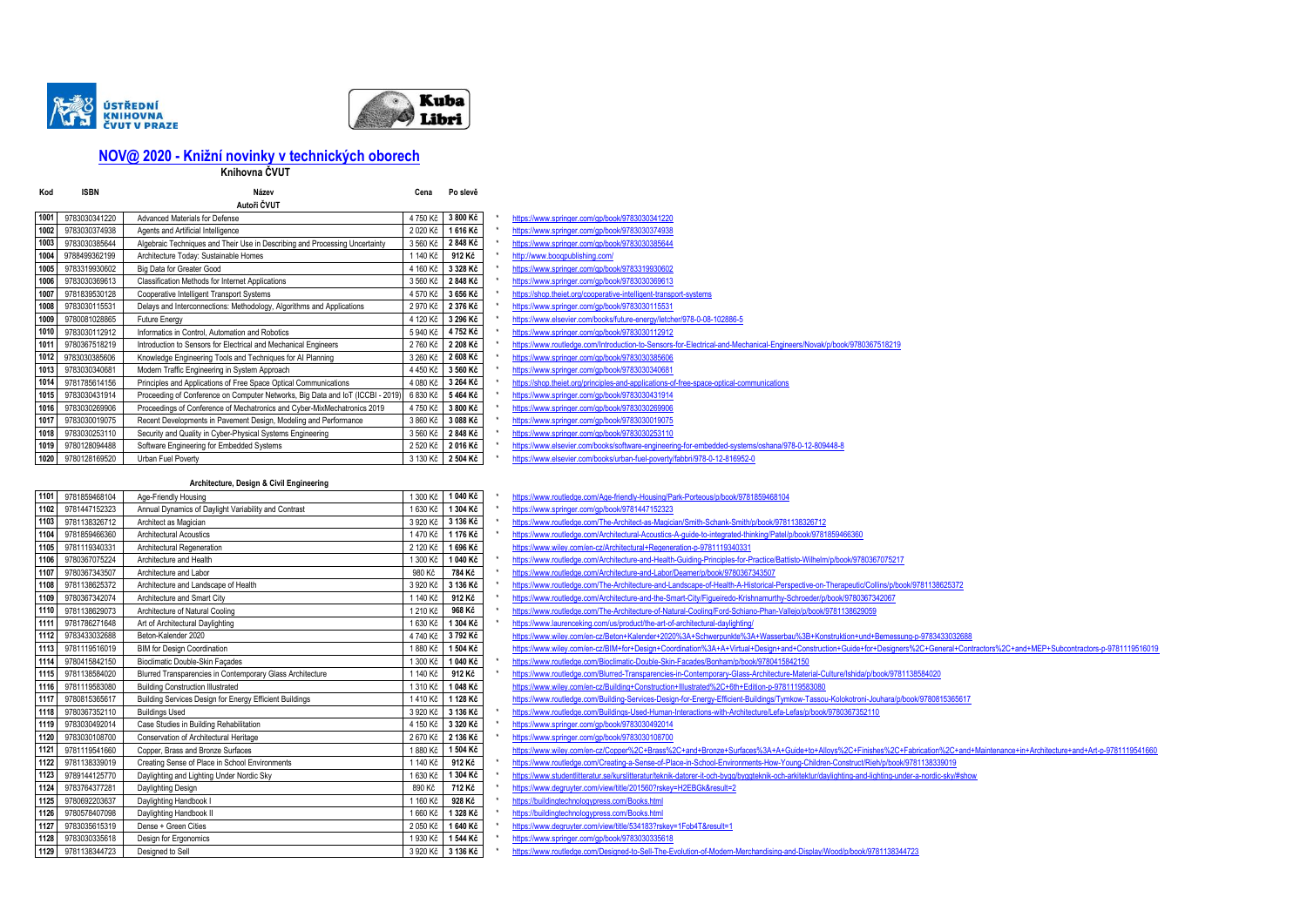| 1130         | 9781138600782                  | Designing Future Cities for Wellbeing                                                  | 1 140 Kč             | 912 Kč            |  |
|--------------|--------------------------------|----------------------------------------------------------------------------------------|----------------------|-------------------|--|
| 1131         | 9780198832485                  | Dictionary of Construction, Surveying and Civil Engineering                            | 490 Kč               | 392 Kč            |  |
| 1132         | 9780367201128                  | Digital Monuments                                                                      | 1 140 Kč             | 912 Kč            |  |
| 1133         | 9781119056034                  | Earthquake Engineering for Concrete Dams                                               | 3 590 Kč             | 2872Kč            |  |
| 1134         | 9783319818917                  | Effective Daylighting with High-Performance Facades                                    | 2 670 Kč             | 2 136 Kč          |  |
| 1135         | 9780815367826                  | Elements of Sustainable Architecture                                                   | 1 210 Kč             | 968 Kč            |  |
| 1136         | 9780367501921                  | From Doxiadis' Theory to Pikionis' Work                                                | 1 210 Kč             | 968 Kč            |  |
| 1137         | 9780367518066                  | Fundamentals of Building Performance Simulation                                        | 2 060 Kč             | 1648 Kč           |  |
| 1138         | 9781859468906                  | Future Healthcare Design                                                               | 1470 Kč              | 1 176 Kč          |  |
| 1139         | 9783433032916                  | Glasbau 2020                                                                           | 1 140 Kč             | 912 Kč            |  |
| 1140         | 9780367504748                  | Groundwater Lowering in Construction                                                   | 4 570 Kč             | 3 656 Kč          |  |
| 1141         | 9781859467138                  | <b>Healthy Homes</b>                                                                   | 1 140 Kč             | 912 Kč            |  |
| 1142         | 9780367149864                  | Highway Planning, Survey and Design                                                    | 3 270 Kč             | 2616 Kč           |  |
| 1143         | 9781859468241                  | Housing Fit for Purpose                                                                | 980 Kč               | 784 Kč            |  |
| 1144         | 9789811515507                  | China's Urban Agglomerations                                                           | 4 160 Kč             | 3 328 Kč          |  |
| 1145         | 9780367312923                  | Innovations in Hospice Architecture                                                    | 2 450 Kč             | 1960 Kč           |  |
| 1146         | 9780367134013                  | Interior Design: Global Profession                                                     | 1 080 Kč             | 864 Kč            |  |
| 1147         | 9781119540038                  | Landscapists                                                                           | 980 Kč               | 784 Kč            |  |
| 1148         | 9781138594821                  | Living Architecture, Living Cities                                                     | 980 Kč               | 784 Kč            |  |
| 1149         | 9788862423571                  | Ljubljana - City by Heart                                                              | 560 Kč               | 448 Kč            |  |
| 1150         | 9783030385521                  | Los Angeles and Summer Olympic Games                                                   | 1490 Kč              | 1 192 Kč          |  |
| 1151         | 9780367204778                  | Making Architecture Through Being Human                                                | 650 Kč               | 520 Kč            |  |
| 1152         | 9780367499846                  | Microbiological Corrosion of Buildings                                                 | 3 270 Kč             | 2616 Kč           |  |
| 1153         | 9783030006013                  | Micro-Residential Dynamics                                                             | 3 560 Kč             | 2848 Kč           |  |
| 1154         | 9780691170039                  | Modern Architecture and Climate: Design Before Air Conditioning                        | 1 630 Kč             | 1 304 Kč          |  |
| 1155         | 9783791386096                  | Modern Architecture and Interiors                                                      | 980 Kč               | 784 Kč            |  |
| 1156         | 9781138698840                  | Olympic Stadia                                                                         | 1 630 Kč             | 1 304 Kč          |  |
| 1157         | 9783319977577                  | Outdoor Recreation                                                                     | 1490 Kč              | 1 192 Kč          |  |
| 1158         | 9781119532514                  | Peterson's Stress Concentration Factors                                                | 4740 Kč              | 3792 Kč           |  |
| 1159         | 9783030473099                  | Photogrammetric Survey for Recording and Documentation of Historic Buildings           | 4 160 Kč             | 3 328 Kč          |  |
| 1160         | 9783433032572                  | <b>Physical Models</b>                                                                 | 2780 Kč              | 2 224 Kč          |  |
| 1161         | 9783030292294                  | Proceedings of ARCH 2019                                                               | 7 420 Kč             | 5936 Kč           |  |
| 1162         | 9780367078010                  | Production of Heritage                                                                 | 1 140 Kč             | 912 Kč            |  |
| 1163         | 9780190623340                  | Professional and Practical Considerations for Landscape Design                         | 1 080 Kč             | 864 Kč            |  |
| 1164         | 9781119540076                  | Professional Practice for Architects and Project Managers                              | 1470 Kč              | 1 176 Kč          |  |
| 1165         | 9781119554516                  | Professional Practice for Interior Designers                                           | 2 450 Kč             | 1960 Kč           |  |
| 1166         | 9781859468913                  | Radical Housing<br>Rethinking Modernity                                                | 1 310 Kč             | 1048 Kč           |  |
| 1167<br>1168 | 9781859468791                  |                                                                                        | 1 140 Kč             | 912 Kč            |  |
| 1169         | 9783791359380                  | Return to Source                                                                       | 1470 Kč              | 1176 Kč<br>992 Kč |  |
| 1170         | 9781119560081<br>9780367532215 | Revit 2020 for Architecture: No Experience Required<br>Rome and Legacy of Louis I.Kahn | 1 240 Kč<br>1 210 Kč | 968 Kč            |  |
| 1171         | 9780367348519                  | Routledge Companion to Italian Fascist Architecture                                    | 6 200 Kč             | 4 960 Kč          |  |
| 1172         | 9783540776161                  | Safety of Historical Stone Arch Bridges                                                | 3 860 Kč             | 3 088 Kč          |  |
| 1173         | 9780415685818                  | Saving Planet by Design                                                                | 980 Kč               | 784 Kč            |  |
| 1174         | 9780367442583                  | Shadow                                                                                 | 650 Kč               | 520 Kč            |  |
| 1175         | 9781859468708                  | <b>Smart Buildings</b>                                                                 | 1470 Kč              | 1176 Kč           |  |
| 1176         | 9780128170243                  | Smart Cities and Artificial Intelligence                                               | 3 140 Kč             | 2 512 Kč          |  |
| 1177         | 9783030512910                  | Smart Technologies and Design for Healthy Built Environments                           | 3 270 Kč             | 2616 Kč           |  |
| 1178         | 9781119592839                  | Static and Dynamic Analysis of Engineering Structures                                  | 3760 Kč              | 3 008 Kč          |  |
| 1179         | 9781119605119                  | Structural Concrete: Theory and Design                                                 | 4410 Kč              | 3 528 Kč          |  |
| 1180         | 9781260128581                  | <b>Structural Fire Engineering</b>                                                     | 3 170 Kč             | 2 536 Kč          |  |
| 1181         | 9783030366551                  | Theories and Models of Urbanization                                                    | 4 460 Kč             | 3 568 Kč          |  |
| 1182         | 9780367149833                  | Traffic and Pavement Engineering                                                       | 3 270 Kč             | 2616 Kč           |  |
| 1183         | 9780367244187                  | Understanding BIM: Past, Present and Future                                            | 1 600 Kč             | 1 280 Kč          |  |
| 1184         | 9781859468746                  | Urban Block                                                                            | 1 310 Kč             | 1 048 Kč          |  |
| 1185         | 9780367435554                  | Urban Experience and Design                                                            | 1 140 Kč             | 912 Kč            |  |
| 1186         | 9781119617563                  | Urban Futures: Designing Digitalised City                                              | 980 Kč               | 784 Kč            |  |
| 1187         | 9781859468814                  | Urban Schools                                                                          | 1310 Kč              | 1 048 Kč          |  |
| 1188         | 9781859467305                  | value in view                                                                          | 1 050 Kč             | 840 Kč            |  |
| 1189         | 9781119633181                  | Willis's Elements of Quantity Surveying                                                | 1 230 Kč             | 984 Kč            |  |
| 1190         | 9783030488826                  | Wooden Façades and Fire Safety                                                         | 1490 Kč              | 1 192 Kč          |  |
| 1191         | 9780367234225                  | Worship Sound Spaces                                                                   | 3750 Kč              | 3 000 Kč          |  |
|              |                                |                                                                                        |                      |                   |  |

<https://www.routledge.com/Designing-Future-Cities-for-Wellbeing/Boyko-Cooper-Dunn/p/book/9781138600782> https://global.oup.com/academic/product/a-dictionary-of-construction-surveying-and-civil-engineering-97801988324857g=9780198832485&cc=cz&lang=en <https://www.routledge.com/Digital-Monuments-The-Dreams-and-Abuses-of-Iconic-Architecture/Brott/p/book/9780367201111> <https://www.wiley.com/en-cz/Earthquake+Engineering+for+Concrete+Dams%3A+Analysis%2C+Design%2C+and+Evaluation-p-9781119056034> <https://www.springer.com/gp/book/9783319394619> 1135 Marchitecture 2014 Elements-of-Sustainable-Architecture/Urbano-Gutierrez-de-la-Plaza-Hidalgo/p/book/9780815367826<br>11 Marchitecture and data com/Frem Deviseds Theory to Bildesia Mark Deflections of Artistiku in Medem/F <https://www.routledge.com/From-Doxiadis-Theory-to-Pikionis-Work-Reflections-of-Antiquity-in-Modern/Tsiambaos/p/book/9780367501921> **1137** 9780367518066 Fundamentals of Building Performance Simulation 2 060 Kč **1 648 Kč** <https://www.routledge.com/Fundamentals-of-Building-Performance-Simulation/Beausoleil-Morrison/p/book/9780367518066> \* <https://www.routledge.com/Future-Healthcare-Design/Singha/p/book/9781859468906> **1139** 9783433032916 Glasbau 2020 1 140 Kč **912 Kč** <https://www.wiley.com/en-cz/Glasbau+2020-p-9783433032916> <https://www.routledge.com/Groundwater-Lowering-in-Construction-A-Practical-Guide-to-Dewatering/Cashman-Preene/p/book/9780367504748><br>- المستقامة المسابق المستقبل المستقبل المستقبل المستقبل المستقبل المستقبل المستقبل المستقبل <https://www.routledge.com/Healthy-Homes-Designing-with-light-and-air-for-sustainability-and-wellbeing/Baker-Steemers/p/book/9781859467138> <https://www.routledge.com/Highway-Planning-Survey-and-Design/Al-Khateeb/p/book/9780367149864> <sup>1</sup> <https://www.routledge.com/Housing-Fit-For-Purpose-Performance-Feedback-and-Learning/Stevenson/p/book/9781859468241><br>- William William Proceeds the Computer of the Computer of the Computer of the Computer of the Computer 1<br>**<https://www.springer.com/gp/book/9789811515507>** 1145 <https://www.routledge.com/Innovations-in-Hospice-Architecture/Verderber-Refuerzo/p/book/9780367312923> nttps://www.routledge.com/Interior-Design-A-Global-Profession/Adams/p/book/9780367134013 11the://www.wiley.com/en-cz/The+Landscapists-p-9781119540038<br>Although Warehouse and the same finite a Applituding Listine Office Real A <sup>\*</sup> <https://www.routledge.com/Living-Architecture-Living-Cities-Soul-Nourishing-Sustainability/Day-Gwilliam/p/book/9781138594807><br>\* https://www.routledge.com/laving-Architecture-Living-Cities-Soul-Nourishing-Sustainability/ **1149** 9788862423571 Ljubljana - City by Heart 560 Kč **448 Kč** \* <https://www.letteraventidue.com/en/prodotto/354> **1150** 9783030385521 Los Angeles and Summer Olympic Games 1 490 Kč **1 192 Kč** \* <https://www.springer.com/gp/book/9783030385521> **1151** 9780367204778 Making Architecture Through Being Human 650 Kč **520 Kč** \* <https://www.routledge.com/Making-Architecture-Through-Being-Human-A-Handbook-of-Design-Ideas/Plowright/p/book/9780367204761> **1152** 9780367499846 Microbiological Corrosion of Buildings 3 270 Kč **2 616 Kč** <https://www.routledge.com/Microbiological-Corrosion-of-Buildings-A-Guide-to-Detection-Health-Hazards/Gorny/p/book/9780367499846> **1153** 9783030006013 Micro-Residential Dynamics 3 560 Kč **2 848 Kč** \* <https://www.springer.com/gp/book/9783030006013> <https://press.princeton.edu/books/hardcover/9780691170039/modern-architecture-and-climate> **1155** 9783791386096 Modern Architecture and Interiors 980 Kč **784 Kč** <https://www.penguinrandomhouse.com/books/617529/modern-architecture-and-interiors-by-adam-stech/> \* <https://www.routledge.com/Olympic-Stadia-Theatres-of-Dreams/John-Parker/p/book/9781138698840> **1157** 9783319977577 Outdoor Recreation 1 490 Kč **1 192 Kč** \* <https://www.springer.com/gp/book/9783319977577> <https://www.wiley.com/en-cz/Peterson%27s+Stress+Concentration+Factors%2C+4th+Edition-p-9781119532514> <https://www.springer.com/gp/book/9783030473099> <https://www.wiley.com/en-cz/Physical+Models%3A+Their+historical+and+current+use+in+civil+and+building+engineering+design-p-9783433032572> **1161** 9783030292294 Proceedings of ARCH 2019 7 420 Kč **5 936 Kč** \* <https://www.springer.com/gp/book/9783030292263> **1162** 9780367078010 Production of Heritage 1 140 Kč **912 Kč** \* <https://www.routledge.com/The-Production-of-Heritage-The-Politicisation-of-Architectural-Conservation/Chandler-Pace/p/book/9780367078010> https://global.oup.com/academic/product/professional-and-practical-considerations-for-landscape-design-97801906233407g=9780190623340&cc=cz&lang=en **1164** 9781119540076 Professional Practice for Architects and Project Managers 1 470 Kč **1 176 Kč** <https://www.wiley.com/en-cz/Professional+Practice+for+Architects+and+Project+Managers-p-9781119540076> <https://www.wiley.com/en-cz/Professional+Practice+for+Interior+Designers%2C+6th+Edition-p-9781119554516> **1166** 9781859468913 Radical Housing 1 310 Kč **1 048 Kč** \* <https://www.routledge.com/Radical-Housing-Designing-multi-generational-and-co-living-housing-for/Dove/p/book/9781859468913> Value in View 1 140 Kč **912 Kč** \* <https://www.routledge.com/Rethinking-Modernity-Between-the-local-and-the-International/Katsakou/p/book/9781859468791> **1168** 9783791359380 Return to Source 1 470 Kč **1 176 Kč** \* <https://www.penguinrandomhouse.com/books/623380/return-to-the-source-by-elizabeth-monoian-robert-ferry/> <https://www.wiley.com/en-cz/Revit+2020+for+Architecture%3A+No+Experience+Required%2C+2nd+Edition-p-9781119560081> \* <https://www.routledge.com/Rome-and-the-Legacy-of-Louis-I-Kahn/Barizza-Falsetti/p/book/9780367532215> <https://www.routledge.com/The-Routledge-Companion-to-Italian-Fascist-Architecture-Reception-and-Legacy/Jones-Pilat/p/book/9780367348519> **1172** 9783540776161 Safety of Historical Stone Arch Bridges 3 860 Kč **3 088 Kč** \* <https://www.springer.com/gp/book/9783540776161> \* <https://www.routledge.com/Saving-The-Planet-By-Design-Reinventing-Our-World-Through-Ecomimesis/Yeang/p/book/9780415685818> \* <https://www.routledge.com/Shadow-the-architectural-power-of-withholding-light/Unwin/p/book/9780367442583> \* <https://www.routledge.com/Smart-Buildings-Technology-and-the-Design-of-the-Built-Environment/Bakker/p/book/9781859468708> <sup>\*</sup> <https://www.elsevier.com/books/smart-cities-and-artificial-intelligence/kirwan/978-0-12-817024-3> <https://www.springer.com/gp/book/9783030512910> <https://www.wiley.com/en-cz/Static+and+Dynamic+Analysis+of+Engineering+Structures%3A+Incorporating+the+Boundary+Element+Method-p-9781119592839> <https://www.wiley.com/en-cz/Structural+Concrete%3A+Theory+and+Design%2C+7th+Edition-p-9781119605119> **1180** 9781260128581 Structural Fire Engineering 3 170 Kč **2 536 Kč** <https://www.mhprofessional.com/9781260128581-usa-structural-fire-engineering-group> **1181** 9783030366551 Theories and Models of Urbanization 4 460 Kč **3 568 Kč** \* <https://www.springer.com/gp/book/9783030366551> nttps://www.routledge.com/Traffic-and-Pavement-Engineering/Al-Khateeb/p/book/9780367149833 <https://www.routledge.com/Understanding-BIM-The-Past-Present-and-Future/Ingram/p/book/9780367244187> <https://www.routledge.com/The-Urban-Block-A-Guide-for-Urban-Designers-Architects-and-Town-Planners/Tarbatt-Street-Tarbatt/p/book/9781859468746> <https://www.routledge.com/Urban-Experience-and-Design-Contemporary-Perspectives-on-Improving-the/Hollander-Sussman/p/book/9780367435554> <https://www.wiley.com/en-cz/Urban+Futures%3A+Designing+the+Digitalised+City-p-9781119617563> <https://www.routledge.com/Urban-Schools-Designing-for-High-Density/Taylor-Wright/p/book/9781859468814> Value in View 1 050 Kč **840 Kč** \* <https://www.routledge.com/Value-in-the-View-Conserving-Historic-Urban-Views/Brigden/p/book/9781859467305> <https://www.wiley.com/en-cz/Willis%27s+Elements+of+Quantity+Surveying%2C+13th+Edition-p-9781119633198> **1190** 9783030488826 Wooden Façades and Fire Safety 1 490 Kč **1 192 Kč** <https://www.springer.com/gp/book/9783030488826> \* <https://www.routledge.com/Worship-Sound-Spaces-Architecture-Acoustics-and-Anthropology/Guillebaud-Lavandier/p/book/9780367234225>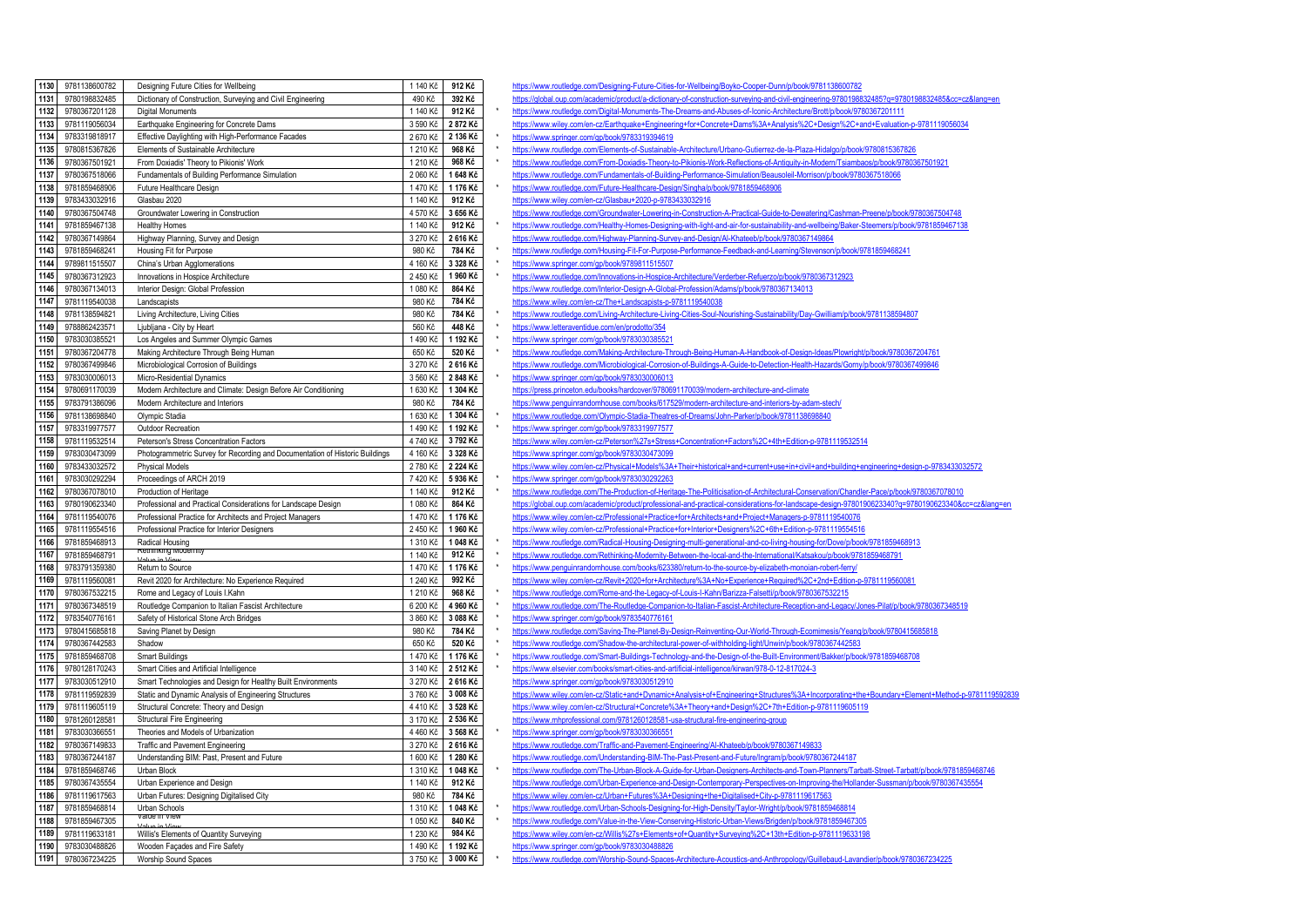## **Biomedical Engineering & Biomaterials**

| 1201 | 9789811554230 | 3D Printing in Biomedical Engineering                                          | 4 160 Kč | 3 328 Kč | https://www.springer.com/gp/book/9789811554230                                                                                  |
|------|---------------|--------------------------------------------------------------------------------|----------|----------|---------------------------------------------------------------------------------------------------------------------------------|
| 1202 | 9780128212592 | Artificial Intelligence in Medicine: Technical Basis and Clinical Applications | 5 060 Kč | 4 048 Kč | https://www.elsevier.com/books/artificial-intelligence-in-medicine/xing/978-0-12-821259-2                                       |
| 1203 | 9789813270428 | Being Biomedical Entrepreneur                                                  | 2 450 Kč | 1960 Kč  | https://www.worldscientific.com/worldscibooks/10.1142/10991                                                                     |
| 1204 | 9781498779036 | <b>BioElectroMagnetics</b>                                                     | 5 550 Kč | 4 440 Kč | https://www.routledge.com/BioElectroMagnetics-Human-Safety-and-Biomedical-Applications/Habash/p/book/9781498779036              |
| 1205 | 9781107015586 | Bioinspired Structures and Design                                              | 2 450 Kč | 1960 Kč  | https://www.cambridge.org/cz/academic/subjects/engineering/aerospace-engineering/bioinspired-structures-and-design?format=HB    |
| 1206 | 9780128161371 | Biomaterials Science: Introduction to Materials in Medicine                    | 4 410 Kč | 3 528 Kč | https://www.elsevier.com/books/biomaterials-science/wagner/978-0-12-816137-1                                                    |
| 1207 | 9783030483852 | <b>Biomedical Optical Sensors</b>                                              | 4 160 Kč | 3 328 Kč | https://www.springer.com/gp/book/9783030483852                                                                                  |
| 1208 | 9780128189467 | Biomedical Signal Processing and Artificial Intelligence in Healthcare         | 3760 Kč  | 3 008 Kč | https://www.elsevier.com/books/biomedical-signal-processing-and-artificial-intelligence-in-healthcare/zgallai/978-0-12-818946-7 |
| 1209 | 9789811084041 | Cardiovascular Engineering                                                     | 4 460 Kč | 3 568 Kč | https://www.springer.com/gp/book/9789811084041                                                                                  |
| 1210 | 9780367271688 | Composites in Biomedical Applications                                          | 4 250 Kč | 3 400 Kč | https://www.routledqe.com/Composites-in-Biomedical-Applications/Sapuan-Nukman-Abu-Osman-Ilyas/p/book/9780367271688              |
| 1211 | 9783030375409 | Computational Mechanics of Bone Tissue                                         | 2 970 Kč | 2 376 Kč | https://www.springer.com/gp/book/9783030375409                                                                                  |
| 1212 | 9783030331276 | Deep Learning in Medical Image Analysis                                        | 5 050 Kč | 4 040 Kč | https://www.springer.com/gp/book/9783030331276                                                                                  |
| 1213 | 9780791860465 | Electromagnetic Induction Imaging: Theory and Biomedical Applications          | 3 530 Kč | 2 824 Kč | https://www.asme.org/publications-submissions/books/find-book/electromagnetic-induction-imaging-theory-biomedical-applications  |
| 1214 | 9780190935689 | Fifty Years of Magnetoencephalography                                          | 2 650 Kč | 2 120 Kč | https://global.oup.com/academic/product/fifty-years-of-magnetoencephalography-9780190935689?g=9780190935689&cc=cz⟨=en           |
| 1215 | 9780128175958 | Flexible Robotics in Medicine                                                  | 4 280 Kč | 3 424 Kč | https://www.elsevier.com/books/flexible-robotics-in-medicine/ren/978-0-12-817595-8                                              |
| 1216 | 9783030353254 | From Signals to Image: Basic Course on Medical Imaging for Engineers           | 2 670 Kč | 2 136 Kč | https://www.springer.com/gp/book/9783030353254                                                                                  |
| 1217 | 9780367149871 | General Radiography: Principles and Practices                                  | 4 080 Kč | 3 264 Kč | https://www.routledge.com/General-Radiography-Principles-and-Practices/Hayre-Cox/p/book/9780367149871                           |
| 1218 | 9781119554837 | Handbook on High Value Fermentation Products Vol.2                             | 6 180 Kč | 4 944 Kč | https://www.wiley.com/en-cz/A+Handbook+on+High+Value+Fermentation+Products%2C+Volume+2%3A+Human+Welfare-p-9781119555483         |
| 1219 | 9780128233375 | Intelligence-Based Medicine                                                    | 3 010 Kč | 2 408 Kč | https://www.elsevier.com/books/intelligence-based-medicine/chang/978-0-12-823337-5                                              |
| 1220 | 9781138036031 | Introduction to Physics in Modern Medicine                                     | 1760 Kč  | 1408 Kč  | https://www.routledge.com/Introduction-to-Physics-in-Modern-Medicine/Kane-Gelman/p/book/9781138036031                           |
| 1221 | 9789811204685 | Managing Medical Technological Innovations                                     | 4 570 Kč | 3 656 Kč | https://www.worldscientific.com/worldscibooks/10.1142/11397                                                                     |
| 1222 | 9781119457336 | Medical Instrumentation: Application and Design                                | 3 590 Kč | 2872 Kč  | https://www.wiley.com/en-cz/Medical+Instrumentation%3A+Application+and+Design%2C+5th+Edition-p-9781119457336                    |
| 1223 | 9781498774970 | MicroComputed Tomography                                                       | 3760 Kč  | 3 008 Kč | https://www.routledge.com/MicroComputed-Tomography-Methodology-and-Applications-Second-Edition/Stock/p/book/9781498774970       |
| 1224 | 9780367509767 | Multiphysics Modeling with Application to Biomedical Engineering               | 3 270 Kč | 2 616 Kč | https://www.routledge.com/Multiphysics-Modeling-with-Application-to-Biomedical-Engineering/Yang/p/book/9780367509767            |
| 1225 | 9783030433949 | Neural Engineering                                                             | 4 460 Kč | 3 568 Kč | https://www.springer.com/gp/book/9783030433949                                                                                  |
| 1226 | 9783030397043 | Physiology for Engineers                                                       | 2 230 Kč | 1784 Kč  | https://www.springer.com/gp/book/9783030397043                                                                                  |
| 1227 | 9783030305109 | Principles of Medical Imaging for Engineers                                    | 2 230 Kč | 1784 Kč  | https://www.springer.com/gp/book/9783030305109                                                                                  |
| 1228 | 9789811509230 | Public Health and Disasters                                                    | 3 860 Kč | 3 088 Kč | https://www.springer.com/gp/book/9789811509230                                                                                  |
| 1229 | 9780367254599 | Radio Frequency and Microwave Effects on Biological Tissues                    | 3 630 Kč | 2 904 Kč | https://www.routledge.com/Radio-Frequency-and-Microwave-Effects-on-Biological-Tissues/Behari/p/book/9780367254599               |
| 1230 | 9780128185568 | Terahertz Biomedical and Healthcare Technologies                               | 5 060 Kč | 4 048 Kč | https://www.elsevier.com/books/terahertz-biomedical-and-healthcare-technologies/banerjee/978-0-12-818556-8                      |

## **Communication & Signal Processing**

| 1301             | 9781119582380 | 5G New Radio: Beam-Based Air Interface                                          | 3 430 Kč | 2744 Kč  | https://www.wiley.com/en-cz/5G+New+Radio%3A+A+Beam+based+Air+Interface-p-9781119582380                                          |
|------------------|---------------|---------------------------------------------------------------------------------|----------|----------|---------------------------------------------------------------------------------------------------------------------------------|
| 1302             | 9781260458930 | Advanced Signal Processing: Concise Guide                                       | 1 900 Kč | 1 520 Kč | https://www.mhprofessional.com/9781260458930-usa-advanced-signal-processing-a-concise-quide-group                               |
| 1303             | 9781108420198 | Advanced Wireless Transmission Technologies                                     | 3 920 Kč | 3 136 Kč | https://www.cambridge.org/cz/academic/subjects/engineering/wireless-communications/advanced-wireless-transmission-technologies  |
| 1304             | 9780367265656 | Advances in Optical Networks and Components                                     | 3 760 Kč | 3 008 Kč | https://www.routledge.com/Advances-in-Optical-Networks-and-Components/Sahu/p/book/9780367265656                                 |
| 1305             | 9783030503369 | Analog Communications: Problems and Solutions                                   | 2670 Kč  | 2 136 Kč | https://www.springer.com/gp/book/9783030503369                                                                                  |
| 1306             | 9781119556633 | Antenna-in-Package Technology and Applications                                  | 3 330 Kč | 2 664 Kč | https://www.wiley.com/en-cz/Antenna+in+Package+Technology+and+Applications-p-9781119556633                                      |
| 1307             | 9783030504045 | Communication Protocols: Principles, Methods and Specifications                 | 3 420 Kč | 2 736 Kč | https://www.springer.com/gp/book/9783030504045                                                                                  |
| 1308             | 9783110591200 | Communication, Signal Processing & Information Technology                       | 2 970 Kč | 2 376 Kč | https://www.degruyter.com/view/title/537247?rskey=xdd3MH&result=1                                                               |
| 1309             | 9781108428293 | Compressed Sensing in Radar Signal Processing                                   | 3 100 Kč | 2480 Kč  | https://www.cambridge.org/cz/academic/subjects/engineering/communications-and-signal-processing/compressed-sensing-radar-sign   |
| 1310             | 9781108486835 | Continuous Time Active Analog Filters                                           | 2 120 Kč | 1696 Kč  | https://www.cambridge.org/cz/academic/subjects/engineering/circuits-and-systems/continuous-time-active-analog-filters?format=HB |
| 1311             | 9780367858483 | Deep Learning for Remote Sensing Images with Open Source Software               | 2 450 Kč | 1960 Kč  | https://www.routledge.com/Deep-Learning-for-Remote-Sensing-Images-with-Open-Source-Software/Cresson/p/book/9780367858483        |
| 1312             | 9781119555643 | Design and Analysis of Security Protocol for Communication                      | 5 550 Kč | 4 440 Kč | https://www.wiley.com/en-cz/Design+and+Analysis+of+Security+Protocol+for+Communication-p-9781119555643                          |
| 1313             | 9789811530975 | Digital Signal Processing in High-Speed Optical Fiber Communication             | 4 460 Kč | 3 568 Kč | https://www.springer.com/gp/book/9789811530975                                                                                  |
| 1314             | 9780134506791 | Essential Guide to Telecommunications                                           | 1 370 Kč | 1 096 Kč | https://www.pearsonelt.ch/Informatik/Pearson/EAN/9780134506791/Essential-Guide-to-Telecommunication-The                         |
| 1315             | 9781119521495 | <b>Essentials of Modern Communications</b>                                      | 3720 Kč  | 2976 Kč  | https://www.wiley.com/en-cz/Essentials+of+Modern+Communications-p-9781119521457                                                 |
| 1316             | 9783030512484 | Filter Banks and Audio Coding                                                   | 1 930 Kč | 1 544 Kč | https://www.springer.com/gp/book/9783030512484                                                                                  |
| 1317             | 9783030507343 | Fog Radio Access Networks (F-RAN)                                               | 2 670 Kč | 2 136 Kč | https://www.springer.com/gp/book/9783030507343                                                                                  |
| 1318             | 9780124076846 | From Machine-to-Machine to Internet of Things                                   | 2 250 Kč | 1800 Kč  | https://www.elsevier.com/books/internet-of-things/holler/978-0-12-407684-6                                                      |
| 1319             | 9781119038429 | Characteristic Modes                                                            | 3 360 Kč | 2 688 Kč | https://www.wiley.com/en-cz/Characteristic+Modes%3A+Theory+and+Applications+in+Antenna+Engineering-p-9781119038429              |
| 1320             | 9783030532499 | Integrated Wide-Bandwidth Current Sensing                                       | 2 380 Kč | 1904 Kč  | https://www.springer.com/gp/book/9783030532499                                                                                  |
| 132 <sup>°</sup> | 9789813291959 | Pathological Voice Analysis                                                     | 4 160 Kč | 3 328 Kč | https://www.springer.com/gp/book/9789813291959                                                                                  |
| 1322             | 9781608070053 | Principles of GNSS, Inertial and Multisensor Integrated Navigation Systems      | 5 060 Kč | 4 048 Kč | https://uk.artechhouse.com/Principles-of-GNSS-Inertial-and-Multisensor-Integrated-Navigation-Systems-Second-Edition-P2033.aspx  |
| 1323             | 9780190200527 | Probability, Statistics and Random Signals                                      | 3 070 Kč | 2456 Kč  | https://global.oup.com/academic/product/probability-statistics-and-random-signals-9780190200527?g=9780190200527&cc=cz⟨=         |
| 1324             | 9780367322311 | Schrödinger's Web                                                               | 1 080 Kč | 864 Kč   | https://www.routledge.com/Schrodingers-Web-Race-to-Build-the-Quantum-Internet/Dowling/p/book/9780367322311                      |
| 1325             | 9789811202452 | Spatial Multidimensional Cooperative Transmission Theories and Key Technologies | 4 250 Kč | 3 400 Kč | https://www.worldscientific.com/worldscibooks/10.1142/11336                                                                     |
| 1326             | 9789811562792 | Statistical Signal Processing: Frequency Estimation                             | 2 970 Kč | 2 376 Kč | https://www.springer.com/gp/book/9789811562792                                                                                  |
| 1327             | 9789811558320 | Technologies for Spacecraft Antenna Engineering Design                          | 4 460 Ki | 3 568 Kč | https://www.springer.com/gp/book/9789811558320                                                                                  |
| 1328             | 9783030003852 | Technology of Binaural Understanding                                            | 4 750 Kč | 3 800 Kč | https://www.springer.com/gp/book/9783030003852                                                                                  |
|                  |               |                                                                                 |          |          |                                                                                                                                 |

| https://www.springer.com/gp/book/9789811554230              |                                                                                                                                 |
|-------------------------------------------------------------|---------------------------------------------------------------------------------------------------------------------------------|
|                                                             | https://www.elsevier.com/books/artificial-intelligence-in-medicine/xing/978-0-12-821259-2                                       |
| https://www.worldscientific.com/worldscibooks/10.1142/10991 |                                                                                                                                 |
|                                                             | https://www.routledge.com/BioElectroMagnetics-Human-Safety-and-Biomedical-Applications/Habash/p/book/9781498779036              |
|                                                             | https://www.cambridge.org/cz/academic/subjects/engineering/aerospace-engineering/bioinspired-structures-and-design?format=HB    |
|                                                             | https://www.elsevier.com/books/biomaterials-science/wagner/978-0-12-816137-1                                                    |
| https://www.springer.com/gp/book/9783030483852              |                                                                                                                                 |
|                                                             | https://www.elsevier.com/books/biomedical-signal-processing-and-artificial-intelligence-in-healthcare/zgallai/978-0-12-818946-7 |
| https://www.springer.com/gp/book/9789811084041              |                                                                                                                                 |
|                                                             | https://www.routledge.com/Composites-in-Biomedical-Applications/Sapuan-Nukman-Abu-Osman-Ilvas/p/book/9780367271688              |
| https://www.springer.com/gp/book/9783030375409              |                                                                                                                                 |
| https://www.springer.com/gp/book/9783030331276              |                                                                                                                                 |
|                                                             | https://www.asme.org/publications-submissions/books/find-book/electromagnetic-induction-imaging-theory-biomedical-applications  |
|                                                             | https://global.oup.com/academic/product/fifty-years-of-magnetoencephalography-9780190935689?q=9780190935689&cc=cz⟨=en           |
|                                                             | https://www.elsevier.com/books/flexible-robotics-in-medicine/ren/978-0-12-817595-8                                              |
| https://www.springer.com/gp/book/9783030353254              |                                                                                                                                 |
|                                                             | https://www.routledge.com/General-Radiography-Principles-and-Practices/Hayre-Cox/p/book/9780367149871                           |
|                                                             | https://www.wilev.com/en-cz/A+Handbook+on+High+Value+Fermentation+Products%2C+Volume+2%3A+Human+Welfare-p-978111953             |
|                                                             | https://www.elsevier.com/books/intelligence-based-medicine/chang/978-0-12-823337-5                                              |
|                                                             | https://www.routledge.com/Introduction-to-Physics-in-Modern-Medicine/Kane-Gelman/p/book/9781138036031                           |
| https://www.worldscientific.com/worldscibooks/10.1142/11397 |                                                                                                                                 |
|                                                             | https://www.wiley.com/en-cz/Medical+Instrumentation%3A+Application+and+Design%2C+5th+Edition-p-9781119457336                    |
|                                                             | https://www.routledge.com/MicroComputed-Tomography-Methodology-and-Applications-Second-Edition/Stock/p/book/9781498774970       |
|                                                             | https://www.routledge.com/Multiphysics-Modeling-with-Application-to-Biomedical-Engineering/Yang/p/book/9780367509767            |
| https://www.springer.com/gp/book/9783030433949              |                                                                                                                                 |
| https://www.springer.com/gp/book/9783030397043              |                                                                                                                                 |
| https://www.springer.com/gp/book/9783030305109              |                                                                                                                                 |
| https://www.springer.com/gp/book/9789811509230              |                                                                                                                                 |
|                                                             | https://www.routledge.com/Radio-Frequency-and-Microwave-Effects-on-Biological-Tissues/Behari/p/book/9780367254599               |
|                                                             | https://www.elsevier.com/books/terahertz-biomedical-and-healthcare-technologies/baneriee/978-0-12-818556-8                      |

| 1301 | 9781119582380 | 5G New Radio: Beam-Based Air Interface                                          | 3 430 Kč | 2744 Kč  | https://www.wiley.com/en-cz/5G+New+Radio%3A+A+Beam+based+Air+Interface-p-9781119582380                                                                       |
|------|---------------|---------------------------------------------------------------------------------|----------|----------|--------------------------------------------------------------------------------------------------------------------------------------------------------------|
| 1302 | 9781260458930 | Advanced Signal Processing: Concise Guide                                       | 1 900 Kč | 1 520 Kč | https://www.mhprofessional.com/9781260458930-usa-advanced-signal-processing-a-concise-guide-group                                                            |
| 1303 | 9781108420198 | Advanced Wireless Transmission Technologies                                     | 3 920 Kč | 3 136 Kč | https://www.cambridge.org/cz/academic/subjects/engineering/wireless-communications/advanced-wireless-transmission-technologies-analysis-and-design?format=HE |
| 1304 | 9780367265656 | Advances in Optical Networks and Components                                     | 3760 Kč  | 3 008 Kč | https://www.routledge.com/Advances-in-Optical-Networks-and-Components/Sahu/p/book/9780367265656                                                              |
| 1305 | 9783030503369 | Analog Communications: Problems and Solutions                                   | 2 670 Kč | 2 136 Kč | https://www.springer.com/gp/book/9783030503369                                                                                                               |
| 1306 | 9781119556633 | Antenna-in-Package Technology and Applications                                  | 3 330 Kč | 2 664 Kč | https://www.wiley.com/en-cz/Antenna+in+Package+Technology+and+Applications-p-9781119556633                                                                   |
| 1307 | 9783030504045 | Communication Protocols: Principles, Methods and Specifications                 | 3 420 Kč | 2736 Kč  | https://www.springer.com/gp/book/9783030504045                                                                                                               |
| 1308 | 9783110591200 | Communication, Signal Processing & Information Technology                       | 2 970 Kč | 2 376 Kč | https://www.degruyter.com/view/title/537247?rskey=xdd3MH&result=1                                                                                            |
| 1309 | 9781108428293 | Compressed Sensing in Radar Signal Processing                                   | 3 100 Kč | 2480 Kč  | https://www.cambridge.org/cz/academic/subjects/engineering/communications-and-signal-processing/compressed-sensing-radar-signal-processing?format=HB         |
| 1310 | 9781108486835 | Continuous Time Active Analog Filters                                           | 2 120 Kč | 1 696 Kč | https://www.cambridge.org/cz/academic/subjects/engineering/circuits-and-systems/continuous-time-active-analog-filters?format=HB                              |
| 1311 | 9780367858483 | Deep Learning for Remote Sensing Images with Open Source Software               | 2 450 Kč | 1960 Kč  | https://www.routledge.com/Deep-Learning-for-Remote-Sensing-Images-with-Open-Source-Software/Cresson/p/book/9780367858483                                     |
| 1312 | 9781119555643 | Design and Analysis of Security Protocol for Communication                      | 5 550 Kč | 4 440 Kč | https://www.wiley.com/en-cz/Design+and+Analysis+of+Security+Protocol+for+Communication-p-9781119555643                                                       |
| 1313 | 9789811530975 | Digital Signal Processing in High-Speed Optical Fiber Communication             | 4 460 Kč | 3 568 Kč | https://www.springer.com/gp/book/9789811530975                                                                                                               |
| 1314 | 9780134506791 | Essential Guide to Telecommunications                                           | 1370 Kč  | 1 096 Kč | https://www.pearsonelt.ch/Informatik/Pearson/EAN/9780134506791/Essential-Guide-to-Telecommunication-The                                                      |
| 1315 | 9781119521495 | <b>Essentials of Modern Communications</b>                                      | 3720 Kč  | 2976 Kč  | https://www.wiley.com/en-cz/Essentials+of+Modern+Communications-p-9781119521457                                                                              |
| 1316 | 9783030512484 | Filter Banks and Audio Coding                                                   | 1930 Kč  | 1 544 Kč | https://www.springer.com/gp/book/9783030512484                                                                                                               |
| 1317 | 9783030507343 | Fog Radio Access Networks (F-RAN)                                               | 2 670 Kč | 2 136 Kč | https://www.springer.com/gp/book/9783030507343                                                                                                               |
| 1318 | 9780124076846 | From Machine-to-Machine to Internet of Things                                   | 2 250 Kč | 1800 Kč  | https://www.elsevier.com/books/internet-of-things/holler/978-0-12-407684-6                                                                                   |
| 1319 | 9781119038429 | <b>Characteristic Modes</b>                                                     | 3 360 Kč | 2 688 Kč | https://www.wiley.com/en-cz/Characteristic+Modes%3A+Theory+and+Applications+in+Antenna+Engineering-p-9781119038429                                           |
| 1320 | 9783030532499 | Integrated Wide-Bandwidth Current Sensing                                       | 2 380 Kč | 1904 Kč  | https://www.springer.com/gp/book/9783030532499                                                                                                               |
| 1321 | 9789813291959 | Pathological Voice Analysis                                                     | 4 160 Kč | 3 328 Kč | https://www.springer.com/gp/book/9789813291959                                                                                                               |
| 1322 | 9781608070053 | Principles of GNSS, Inertial and Multisensor Integrated Navigation Systems      | 5 060 Kč | 4 048 Kč | https://uk.artechhouse.com/Principles-of-GNSS-Inertial-and-Multisensor-Integrated-Navigation-Systems-Second-Edition-P2033.aspx                               |
| 1323 | 9780190200527 | Probability, Statistics and Random Signals                                      | 3 070 Kč | 2 456 Kč | https://global.oup.com/academic/product/probability-statistics-and-random-signals-9780190200527?q=9780190200527&cc=cz⟨=en                                    |
| 1324 | 9780367322311 | Schrödinger's Web                                                               | 1 080 Kč | 864 Kč   | https://www.routledge.com/Schrodingers-Web-Race-to-Build-the-Quantum-Internet/Dowling/p/book/9780367322311                                                   |
| 1325 | 9789811202452 | Spatial Multidimensional Cooperative Transmission Theories and Key Technologies | 4 250 Kč | 3 400 Kč | https://www.worldscientific.com/worldscibooks/10.1142/11336                                                                                                  |
| 1326 | 9789811562792 | Statistical Signal Processing: Frequency Estimation                             | 2 970 Kč | 2 376 Kč | https://www.springer.com/gp/book/9789811562792                                                                                                               |
| 1327 | 9789811558320 | Technologies for Spacecraft Antenna Engineering Design                          | 4 460 Kč | 3 568 Kč | https://www.springer.com/gp/book/9789811558320                                                                                                               |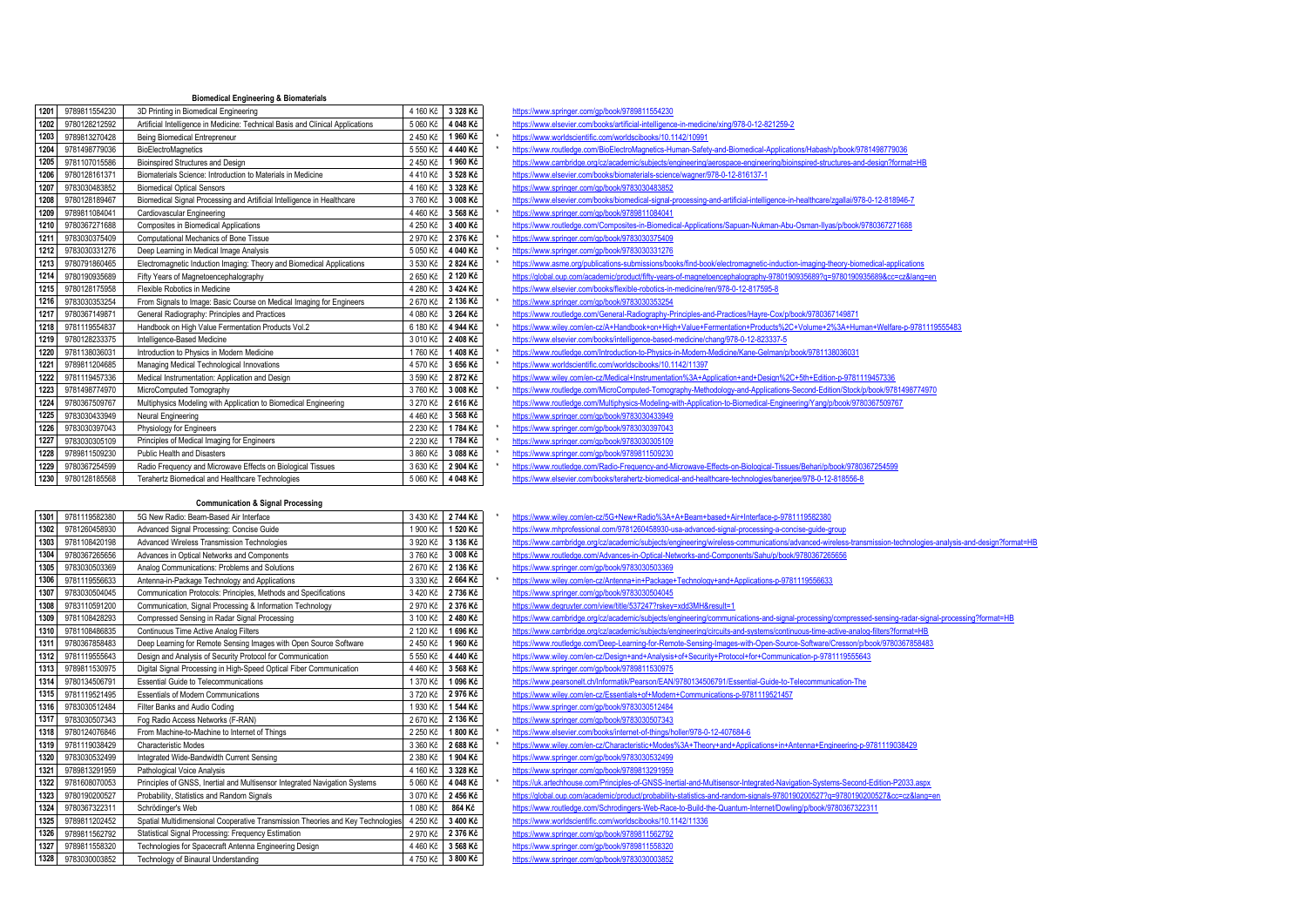| 1329 | 9789811567315 | When 5G Meets Industry 4.0                                          | 630 Kč     | 304 Kč   |  |
|------|---------------|---------------------------------------------------------------------|------------|----------|--|
| 1330 | 9781108497862 | Wireless AI                                                         | 3 100 Kč I | 2480 Kč  |  |
| 1331 | 9781108480741 | Wireless Communications and Networking for Unmanned Aerial Vehicles | 2 940 Kč   | 2 352 Kč |  |

## **Computers & Programming**

| 1401 | 9781119557692 | Architecting Enterprise Blockchain Solutions                 | 1 240 Kč  | 992 Kč    | https://www.wiley.com/en-cz/Architecting+Enterprise+Blockchain+Solutions-p-9781119557692                                      |
|------|---------------|--------------------------------------------------------------|-----------|-----------|-------------------------------------------------------------------------------------------------------------------------------|
| 1402 | 9783662613122 | Attribution of Advanced Persistent Threats                   | 2 380 Kč  | 1904 Kč   | https://www.springer.com/gp/book/9783662613122                                                                                |
| 1403 | 9781108486828 | <b>Bandit Algorithms</b>                                     | 1 310 Kč  | 1048 Kč   | https://www.cambridge.org/cz/academic/subjects/computer-science/pattern-recognition-and-machine-learning/bandit-algorithms?fo |
| 1404 | 9781484257654 | Beginning Data Science, IoT and AI on Single Board Computers | 1 190 Kč  | 952 Kč    | https://www.springer.com/gp/book/9781484257654                                                                                |
| 1405 | 9789811554940 | Bio-Inspired Neurocomputing                                  | 5 050 Kč  | 4 040 Kč  | https://www.springer.com/gp/book/9789811554940                                                                                |
| 1406 | 9783319302607 | <b>Computational Proximity</b>                               | 4 460 Kč  | 3 568 Kč  | https://www.springer.com/gp/book/9783319302607                                                                                |
| 1407 | 9780198862840 | Cryptographic Primitives in Blockchain Technology            | 2 290 Kč  | 1832 Kč   | https://global.oup.com/academic/product/cryptographic-primitives-in-blockchain-technology-9780198862840?q=9780198862840&c     |
| 1408 | 9781466558212 | Data Clustering: Algorithms and Applications                 | 2 940 Kč  | 2 352 Kč  | https://www.routledge.com/Data-Clustering-Algorithms-and-Applications/Aggarwal-Reddy/p/book/9781466558212                     |
| 1409 | 9781108473989 | Data Mining and Machine Learning                             | 1 900 Kč  | 1 520 Kč  | https://www.cambridge.org/cz/academic/subjects/computer-science/knowledge-management-databases-and-data-mining/data-min       |
| 1410 | 9781799834793 | Encyclopedia of Information Science and Technology 3 Vols    | 57 000 Kč | 45 600 Kč | https://www.iqi-qlobal.com/book/encyclopedia-information-science-technology-fifth/242896                                      |
| 1411 | 9781108738361 | <b>EXCEL Basics to Blackbelt</b>                             | 1 310 Kč  | 1048 Kč   | https://www.cambridge.org/cz/academic/subjects/management/strategic-management/excel-basics-blackbelt-accelerated-guide-de    |
| 1412 | 9780367350208 | Exercises in Programming Style                               | 1 080 Kč  | 864 Kč    | https://www.routledge.com/Exercises-in-Programming-Style/Lopes/p/book/9780367350208                                           |
| 1413 | 9781484261880 | Firewalls Don't Stop Dragons                                 | 1 190 Kč  | 952 Kč    | https://www.springer.com/gp/book/9781484261880                                                                                |
| 1414 | 9783030545178 | Foundational Java: Key Elements and Practical Programming    | 2 230 Kč  | 1784 Kč   | https://www.springer.com/gp/book/9783030545178                                                                                |
| 1415 | 9780198828044 | Fundamentals of Machine Learning                             | 980 Kč    | 784 Kč    | https://global.oup.com/academic/product/fundamentals-of-machine-learning-9780198828044?q=9780198828044&cc=cz⟨=er              |
| 1416 | 9783030295080 | Future of Software Quality Assurance                         | 1490 Kč   | 1 192 Kč  | https://www.springer.com/gp/book/9783030295080                                                                                |
| 1417 | 9780367348045 | Game Audio Programming 3                                     | 1730 Kč   | 1 384 Kč  | https://www.routledge.com/Game-Audio-Programming-3-Principles-and-Practices/Somberg/p/book/9780367348045                      |
| 1418 | 9783030455736 | Guide to Intelligent Data Science                            | 2 230 Kč  | 1784 Kč   | https://www.springer.com/gp/book/9783030455736                                                                                |
| 1419 | 9780357361689 | Guide to SQL                                                 | 1440 Kč   | 1 152 Kč  | https://www.cengagebrain.co.uk/shop/isbn/9780357361689?filterBy=Higher-Education                                              |
| 1420 | 9781108472449 | Hands-On Introduction to Data Science                        | 1 310 Kč  | 1048 Kč   | https://www.cambridge.org/cz/academic/subjects/computer-science/knowledge-management-databases-and-data-mining/hands-in       |
| 1421 | 9780367820213 | Information Technology                                       | 2 250 Kč  | 1800 Kč   | https://www.routledge.com/Information-Technology-An-Introduction-for-Todays-Digital-World/Fox/p/book/9780367820213            |
| 1422 | 9789811563737 | Internet of Things Integrated Augmented Reality              | 1490 Kč   | 1 192 Kč  | https://www.springer.com/gp/book/9789811563737#otherversion=9789811563744                                                     |
| 1423 | 9781119578888 | Linux Bible                                                  | 1 570 Kč  | 1 256 Kč  | https://www.wiley.com/en-cz/Linux+Bible%2C+10th+Edition-p-9781119578888                                                       |
| 1424 | 9781108480727 | Machine Learning Refined                                     | 1730 Kč   | 1 384 Kč  | https://www.cambridge.org/cz/academic/subjects/engineering/communications-and-signal-processing/machine-learning-refined-fou  |
| 1425 | 9780190067397 | Oxford Handbook of Ethics of Al                              | 4 080 Kč  | 3 264 Kč  | https://global.oup.com/academic/product/the-oxford-handbook-of-ethics-of-ai-9780190067397?q=9780190067397&cc=cz⟨=er           |
| 1426 | 9780198788355 | Parallel Scientific Computation                              | 1 140 Kč  | 912 Kč    | https://global.oup.com/academic/product/parallel-scientific-computation-97801987883557q=9780198788355&cc=cz⟨=en               |
| 1427 | 9781119608509 | SQL Server Database Programming with Visual Basic.NET        | 2 110 Kč  | 1688 Kč   | https://www.wiley.com/en-cz/SQL+Server+Database+Programming+with+Visual+Basic+NET%3A+Concepts%2C+Designs+and+                 |
| 1428 | 9781848216099 | Strategic Decisions and Weak Signals                         | 2 090 Kč  | 1672 Kč   | https://www.wiley.com/en-cz/Strategic+Decisions+and+Weak+Signals%3A+Anticipation+for+Decision+Making-p-9781848216099          |
| 1429 | 9789811508523 | Texture Feature Extraction Techniques for Image Recognition  | 1490 Kč   | 1 192 Kč  | https://www.springer.com/gp/book/9789811508523                                                                                |
| 1430 | 9783030561451 | Visual Analytics for Data Scientists                         | 2 530 Kč  | 2024 Kč   | https://www.springer.com/gp/book/9783030561451                                                                                |

#### 9789811567315 When 5G Meets Industry 4.0 1 630 Kč **1 304 Kč** <https://www.springer.com/gp/book/9789811567315>

https://www.cambridge.org/cz/academic/subjects/engineering/communications-and-signal-processing/wireless-aj-wireless-sensing-positioning-int-and-com

tos://www.cambridge.org/cz/academic/subjects/engineering/wireless-communications/wireless-communications-and-petworking-unmanned-aerial-vehicles?fr

| 1401 | 9781119557692 | Architecting Enterprise Blockchain Solutions                 | 1 240 Kč  | 992 Kč    | https://www.wiley.com/en-cz/Architecting+Enterprise+Blockchain+Solutions-p-9781119557692                                                                                                                  |
|------|---------------|--------------------------------------------------------------|-----------|-----------|-----------------------------------------------------------------------------------------------------------------------------------------------------------------------------------------------------------|
| 1402 | 9783662613122 | Attribution of Advanced Persistent Threats                   | 2 380 K   | 1904 Kč   | https://www.springer.com/gp/book/9783662613122                                                                                                                                                            |
| 1403 | 9781108486828 | <b>Bandit Algorithms</b>                                     | 1 310 Kč  | 1 048 Kč  | https://www.cambridge.org/cz/academic/subjects/computer-science/pattern-recognition-and-machine-learning/bandit-algorithms?format=HB                                                                      |
| 1404 | 9781484257654 | Beginning Data Science, IoT and AI on Single Board Computers | 1 190 K   | 952 Kč    | https://www.springer.com/gp/book/9781484257654                                                                                                                                                            |
| 1405 | 9789811554940 | <b>Bio-Inspired Neurocomputing</b>                           | 5 0 5 0 K | 4 040 Kč  | https://www.springer.com/gp/book/9789811554940                                                                                                                                                            |
|      | 9783319302607 | <b>Computational Proximity</b>                               | 4 460 K   | 3 568 Kč  | https://www.springer.com/gp/book/9783319302607                                                                                                                                                            |
| 1407 | 9780198862840 | Cryptographic Primitives in Blockchain Technology            | 2 290 Ki  | 1832 Kč   | https://global.oup.com/academic/product/cryptographic-primitives-in-blockchain-technology-9780198662840?q=9780198862840&cc=cz⟨=en                                                                         |
| 1408 | 9781466558212 | Data Clustering: Algorithms and Applications                 | 2 940 Kč  | 2 352 Kč  | https://www.routledge.com/Data-Clustering-Algorithms-and-Applications/Aggarwal-Reddy/p/book/9781466558212                                                                                                 |
| 1409 | 9781108473989 | Data Mining and Machine Learning                             | 1 900 K   | 1 520 Kč  | https://www.cambridge.org/cz/academic/subjects/computer-science/knowledge-management-databases-and-data-mining/data-mining-and-machine-learning-fundamental-concepts-and-algorithms-2nd-edition?format=HE |
| 1410 | 9781799834793 | Encyclopedia of Information Science and Technology 3 Vols    | 57 000    | 45 600 Kč | https://www.igi-global.com/book/encyclopedia-information-science-technology-fifth/242896                                                                                                                  |
| 1411 | 9781108738361 | <b>EXCEL Basics to Blackbelt</b>                             | 1310K     | 1 048 Kč  | https://www.cambridge.org/cz/academic/subjects/management/strategic-management/excel-basics-blackbelt-accelerated-quide-decision-support-designs-3rd-edition?format=PB                                    |
| 1412 | 9780367350208 | Exercises in Programming Style                               | 1080K     | 864 Kč    | https://www.routledge.com/Exercises-in-Programming-Style/Lopes/p/book/9780367350208                                                                                                                       |
| 1413 | 9781484261880 | Firewalls Don't Stop Dragons                                 | 1 190 K   | 952 Kč    | https://www.springer.com/gp/book/9781484261880                                                                                                                                                            |
| 1414 | 9783030545178 | Foundational Java: Key Elements and Practical Programming    | 2 230 K   | 1784 Kč   | https://www.springer.com/gp/book/9783030545178                                                                                                                                                            |
|      | 9780198828044 | Fundamentals of Machine Learning                             | 980 Kč    | 784 Kč    | https://global.oup.com/academic/product/fundamentals-of-machine-learning-9780198828044?q=9780198828044&cc=cz⟨=en                                                                                          |
| 1416 | 9783030295080 | Future of Software Quality Assurance                         | 1490K     | 1 192 Kč  | https://www.springer.com/gp/book/9783030295080                                                                                                                                                            |
| 1417 | 9780367348045 | Game Audio Programming 3                                     | 1730 Ki   | 1 384 Kč  | https://www.routledge.com/Game-Audio-Programming-3-Principles-and-Practices/Somberg/p/book/9780367348045                                                                                                  |
|      | 9783030455736 | Guide to Intelligent Data Science                            | 2 230 K   | 1784 Kč   | https://www.springer.com/gp/book/9783030455736                                                                                                                                                            |
| 1419 | 9780357361689 | Guide to SQL                                                 | 1440K     | 1152 Kč   | https://www.cengagebrain.co.uk/shop/isbn/9780357361689?filterBy=Higher-Education                                                                                                                          |
| 1420 | 9781108472449 | Hands-On Introduction to Data Science                        | 1 310 Ki  | 1 048 Kč  | https://www.cambridge.org/cz/academic/subjects/computer-science/knowledge-management-databases-and-data-mining/hands-introduction-data-science?format=HB                                                  |
| 1421 | 9780367820213 | Information Technology                                       | 2 250 Kč  | 1800 Kč   | https://www.routledge.com/Information-Technology-An-Introduction-for-Todays-Digital-World/Fox/p/book/9780367820213                                                                                        |
| 1422 | 9789811563737 | Internet of Things Integrated Augmented Reality              | 1 490 Kč  | 1 192 Kč  | https://www.springer.com/gp/book/9789811563737#otherversion=9789811563744                                                                                                                                 |
| 1423 | 9781119578888 | Linux Bible                                                  | 1 570 Ki  | 1 256 Kč  | https://www.wilev.com/en-cz/Linux+Bible%2C+10th+Edition-p-9781119578888                                                                                                                                   |
| 1424 | 9781108480727 | Machine Learning Refined                                     | 1730K     | 1 384 Kč  | https://www.cambridge.org/cz/academic/subjects/engineering/communications-and-signal-processing/machine-learning-refined-foundations-algorithms-and-applications-2nd-edition?format=HB                    |
| 1425 | 9780190067397 | Oxford Handbook of Ethics of Al                              | 4 080 K   | 3 264 Kč  | https://global.oup.com/academic/product/the-oxford-handbook-of-ethics-of-ai-9780190067397?q=9780190067397&cc=cz⟨=en                                                                                       |
| 1426 | 9780198788355 | Parallel Scientific Computation                              | 1140K     | 912 Kč    | https://global.oup.com/academic/product/parallel-scientific-computation-9780198788355?q=9780198788355&cc=cz⟨=en                                                                                           |
| 1427 | 9781119608509 | SQL Server Database Programming with Visual Basic.NET        | 2 110 K   | 1688 Kč   | https://www.wiley.com/en-cz/SQL+Server+Database+Programming+with+Visual+Basic+NET%3A+Concepts%2C+Designs+and+Implementations-p-9781119608509                                                              |
| 1428 | 9781848216099 | Strategic Decisions and Weak Signals                         | 2 090 Ki  | 1672 Kč   | https://www.wiley.com/en-cz/Strategic+Decisions+and+Weak+Signals%3A+Anticipation+for+Decision+Making-p-9781848216099                                                                                      |
| 1429 | 9789811508523 | Texture Feature Extraction Techniques for Image Recognition  | 1490 Kč   | 1 192 Kč  | https://www.springer.com/gp/book/9789811508523                                                                                                                                                            |
|      |               |                                                              |           |           |                                                                                                                                                                                                           |

#### **Economics & Management**

| 1501 |                              | 9781138388451 Applied International Economics                        | 960 Kč   | 1 568 Kč        | https://www.routledge.com/Applied-International-Economics/Sawyer-Sprinkle/p/book/9781138388451                         |
|------|------------------------------|----------------------------------------------------------------------|----------|-----------------|------------------------------------------------------------------------------------------------------------------------|
| 1502 |                              | 9781349959679 Circular Economy Handbook                              | 900 Kč   | 720 Kč          | https://www.springer.com/gp/book/9781349959679                                                                         |
| 1503 |                              | 9781119389552 Economic Geography: Contemporary Introduction          | 080 Kč   | 864 Kč          | https://www.wiley.com/en-cz/Economic+Geography%3A+A+Contemporary+Introduction%2C+3rd+Edition-p-9781119389552           |
| 1504 |                              | 9781352007299 Effective Management                                   | 660 Kč   | 1 328 Kč        | https://www.macmillanihe.com/page/detail/Effective-Management/?K=9781352007299                                         |
| 1505 |                              | 9781352009811 Entrepreneurial Finance                                | 280 Kč   | 1 024 Kč        | https://www.macmillanihe.com/page/detail/entrepreneurial-finance-simon-hulme/?sf1=barcode&st1=9781352009811            |
| 1506 |                              | 9783030488017 Entrepreneurship Education: Lifelong Learning Approach | 3 220 Kč | 2 576 Kč        | https://www.springer.com/gp/book/9783030488017                                                                         |
| 1507 |                              | 9781137589552 Entrepreneurship Theory and Practice                   | 1 600 Kč | 1 280 Kč        | https://www.macmillanihe.com/paqe/detail/entrepreneurship-theory-and-practice-francis-j-greene/?sf1=barcode&st1=978113 |
| 1508 |                              | 9783030366599 Industrial Symbiosis for Circular Economy              | 800 Kč   | 1440 Kč         | https://www.springer.com/gp/book/9783030366599                                                                         |
| 1509 |                              | 9781108456753 Macroeconomics for Business                            | 320 Kč   | 1 056 Kč        | https://www.cambridge.org/cz/academic/subjects/economics/macroeconomics-and-monetary-economics/macroeconomics-b        |
| 1510 |                              | 9783030280635 Managerial Decision Making                             | 2700 Kč  | 2 160 Kč        | https://www.springer.com/gp/book/9783030280635                                                                         |
| 1511 | 9781260566642 Microeconomics |                                                                      | 460 Kč   | 1 168 Kč        | https://www.mheducation.com.au/ise-microeconomics-9781260566642-aus                                                    |
| 1512 |                              | 9781119486411 Principles of Managerial Statistics and Data Science   | 3 200 Kč | 2 560 Kč        | https://www.wiley.com/en-cz/Principles+of+Managerial+Statistics+and+Data+Science-p-9781119486411                       |
| 1513 |                              | 9781786348623 Renewable Energy Finance                               | 1640 Kč  | 1 312 Kč        | https://www.worldscientific.com/worldscibooks/10.1142/q0254                                                            |
|      |                              | 1514 9780128114612 Smart Economic Decision-Making in Complex World   |          | 2500 Kč 2000 Kč | https://www.elsevier.com/books/smart-economic-decision-making-in-a-complex-world/altman/978-0-12-811461-2              |

#### **Electrical Engineering**

| 1601 | 9783030489762 | Advanced Electrical Drives: Analysis, Modeling, Control | 2 970 Kč | 2 376 Kč |
|------|---------------|---------------------------------------------------------|----------|----------|
| 1602 | 9781108499941 | Art of Electronics: X Chapters                          | 1470 Kč  | 1 176 Kč |
| 1603 | 9783110595383 | <b>Communication Electronic Circuits</b>                | 1930 Kč  | 1 544 Kč |
| 1604 | 9781785618659 | Condition Monitoring of Rotating Electrical Machines    | 4 080 Kč | 3 264 Kč |
| 1605 | 9781118437872 | Copper Zinc Tin Sulfide-Based Thin-Film Solar Cells     | 3 400 Kč | 2720 Kč  |
| 1606 | 9783030451783 | Electronic Experiences in Virtual Lab                   | 3 860 Kč | 3 088 Kč |
| 1607 | 9783030390877 | <b>Electronics for Physicists</b>                       | 1780 Kč  | 1424 Kč  |
| 1608 | 9780367512224 | Electronics: From Classical to Quantum                  | 3 270 Kč | 2616 Kč  |
| 1609 | 9783527345342 | Flexible and Wearable Electronics for Smart Clothing    | 4 080 Kč | 3 264 Kč |

## <https://www.macmillanihe.com/page/detail/Effective-Management/?K=9781352007299> <https://www.macmillanihe.com/page/detail/entrepreneurial-finance-simon-hulme/?sf1=barcode&st1=9781352009811> <https://www.springer.com/gp/book/9783030488017> <https://www.macmillanihe.com/page/detail/entrepreneurship-theory-and-practice-francis-j-greene/?sf1=barcode&st1=9781137589552> 9783030366599 Industrial Symbiosis for Circular Economy 1 800 Kč **1 440 Kč** <https://www.springer.com/gp/book/9783030366599> <https://www.cambridge.org/cz/academic/subjects/economics/macroeconomics-and-monetary-economics/macroeconomics-business-managers-way-understanding-global-economy?format=PB> 9783030280635 Managerial Decision Making 2 700 Kč **2 160 Kč** <https://www.springer.com/gp/book/9783030280635> 11<br><https://www.mheducation.com.au/ise-microeconomics-9781260566642-aus> 9781119486411 Principles of Managerial Statistics and Data Science 3 200 Kč **2 560 Kč** <https://www.wiley.com/en-cz/Principles+of+Managerial+Statistics+and+Data+Science-p-9781119486411> 9781786348623 Renewable Energy Finance 1 640 Kč **1 312 Kč** <https://www.worldscientific.com/worldscibooks/10.1142/q0254> <https://www.elsevier.com/books/smart-economic-decision-making-in-a-complex-world/altman/978-0-12-811461-2>

### <https://www.springer.com/gp/book/9783030489762>

- 9781108499941 Art of Electronics: X Chapters 1 470 Kč **1 176 Kč** <https://www.cambridge.org/cz/academic/subjects/physics/electronics-physicists/art-electronics-x-chapters?format=HB>
- 9783110595383 Communication Electronic Circuits 1 930 Kč **1 544 Kč** <https://www.degruyter.com/view/title/537556?rskey=deY3A9&result=1>
- <https://shop.theiet.org/condition-monitoring-of-rotating-electrical-machines-3rd-edition>
- <sup>\*</sup> <https://www.wiley.com/en-cz/Copper+Zinc+Tin+Sulfide+Based+Thin+Film+Solar+Cells-p-9781118437872>

<https://www.routledge.com/Applied-International-Economics/Sawyer-Sprinkle/p/book/9781138388451>

- \* <https://www.springer.com/gp/book/9783030451783><br>\* https://www.springer.com/gp/book/9783030451783
- 9783030390877 Electronics for Physicists 1 780 Kč **1 424 Kč** \* <https://www.springer.com/gp/book/9783030390877>
- 
- 9780367512224 Electronics: From Classical to Quantum 3 270 Kč **2 616 Kč** <https://www.routledge.com/Electronics-from-Classical-to-Quantum/Kolawole/p/book/9780367512224>

9783527345342 Flexible and Wearable Electronics for Smart Clothing 4 080 Kč **3 264 Kč** <https://www.wiley.com/en-cz/Flexible+and+Wearable+Electronics+for+Smart+Clothing-p-9783527345342>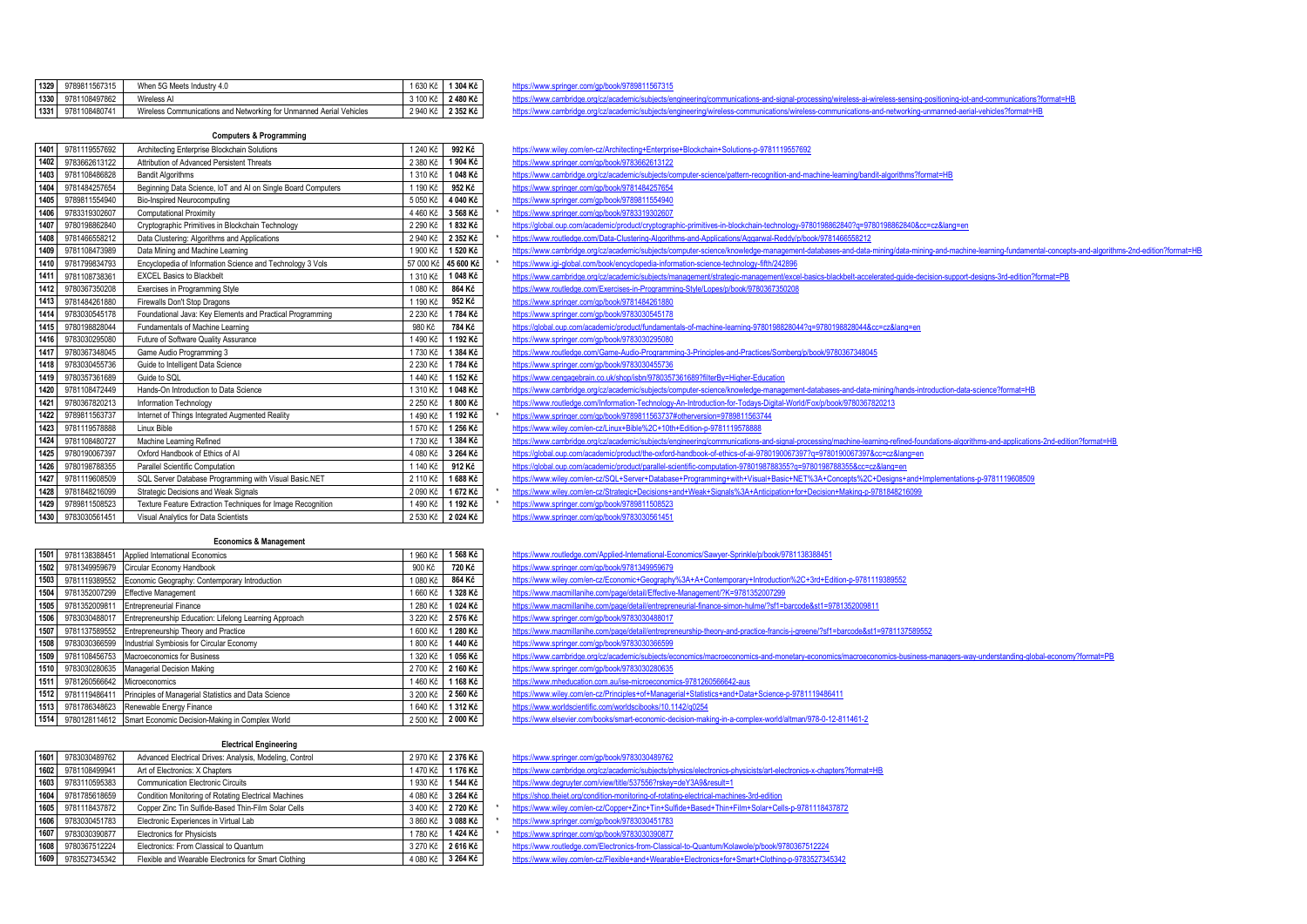| 1610 | 9783030438791 | <b>Fundamentals of Power Electronics</b>                           | 2 970 Kč   | 2 376 Kč |
|------|---------------|--------------------------------------------------------------------|------------|----------|
| 1611 | 9789811218736 | 1 310 Kč<br>Guide to Semiconductor Engineering                     |            | 1048 Kč  |
| 1612 | 9783030518813 | <b>Memristor Emulator Circuits</b>                                 | 3 560 Kč   | 2848 Kč  |
| 1613 | 9783527345489 | Molecular-Scale Electronics: Concept, Fabrication and Applications | 4 080 Kč   | 3 264 Kč |
| 1614 | 9780198529729 | Organic Electronics                                                | 3 100 Kč   | 2480 Kč  |
| 1615 | 9780198759867 | Semiconductor Physics                                              | 2 120 Kč I | 1 696 Kč |

## **Environmental Engineering**

| 1701 | 9781119724803                                             | 5 590 Kč<br>Environmental Analysis Laboratory Handbook                |          | 4 472 Kč |
|------|-----------------------------------------------------------|-----------------------------------------------------------------------|----------|----------|
| 1702 | 9789811379031                                             | Environmental Contaminants: Ecological Implications and Management    | 3 860 Kč | 3 088 Kč |
| 1703 | 9780367321659<br>Environmental Microbiology for Engineers |                                                                       | 2 940 Kč | 2 352 Kč |
| 1704 | 9781138342651                                             | Managing Soils and Terrestrial Systems                                | 4 570 Kč | 3 656 Kč |
| 1705 | 9789811374616                                             | Microbial Metabolism of Xenobiotic Compounds                          | 3 860 Kč | 3 088 Kč |
| 1706 | 9783030457662                                             | Microwave Remote Sensing Tools in Environmental Science               | 4 160 Kč | 3 328 Kč |
| 1707 | 9780367511401                                             | Particulate Plastics in Terrestrial and Aquatic Environments          | 1400 Kč  | 1 120 Kč |
| 1708 | 9780128181225                                             | <b>Traffic-Related Air Pollution</b>                                  | 3 140 Kč | 2 512 Kč |
| 1709 | 9789811555107                                             | Urban Air Quality Monitoring, Modelling and Human Exposure Assessment | 3.560 Kč | 2 848 Kč |

**1610** 9783030438791 Fundamentals of Power Electronics 2 970 Kč **2 376 Kč** <https://www.springer.com/gp/book/9783030438791>

**1611** 9789811218736 Guide to Semiconductor Engineering 1 310 Kč **1 048 Kč** <https://www.worldscientific.com/worldscibooks/10.1142/11706>

**1612** 9783030518813 Memristor Emulator Circuits 3 560 Kč **2 848 Kč** <https://www.springer.com/gp/book/9783030518813>

- <https://www.wiley.com/en-cz/Molecular+Scale+Electronics%3A+Concept%2C+Fabrication+and+Applications-p-9783527345489>
- **1614** 9780198529729 Organic Electronics 3 100 Kč **2 480 Kč** <https://global.oup.com/academic/product/organic-electronics-9780198529729?q=9780198529729&cc=cz&lang=en>
- **1615** 9780198759867 Semiconductor Physics 2 120 Kč **1 696 Kč** <https://global.oup.com/academic/product/semiconductor-physics-9780198759867?q=9780198759867&cc=cz&lang=en>

<https://www.wiley.com/en-cz/Environmental+Analysis+Laboratory+Handbook-p-9781119724803>

- **1702** 9789811379031 Environmental Contaminants: Ecological Implications and Management 3 860 Kč **3 088 Kč** \* <https://www.springer.com/gp/book/9789811379031>
- <https://www.routledge.com/Environmental-Microbiology-for-Engineers/Ivanov/p/book/9780367321659>
- **1704** 9781138342651 Managing Soils and Terrestrial Systems 4 570 Kč **3 656 Kč** <https://www.routledge.com/Managing-Soils-and-Terrestrial-Systems/Fath-Jorgensen/p/book/9781138342651>
- **1705** 9789811374616 Microbial Metabolism of Xenobiotic Compounds 3 860 Kč **3 088 Kč** \* <https://www.springer.com/gp/book/9789811374616>
- <https://www.springer.com/gp/book/9783030457662>
- 
- **1707** 9780367511401 Particulate Plastics in Terrestrial and Aquatic Environments 1 400 Kč **1 120 Kč** <https://www.routledge.com/Particulate-Plastics-in-Terrestrial-and-Aquatic-Environments/Bolan-Kirkham-Halsband-Nugegoda-Ok/p/book/9780367511401>
- **1708** 9780128181225 Traffic-Related Air Pollution 3 140 Kč **2 512 Kč** <https://www.elsevier.com/books/traffic-related-air-pollution/ramani/978-0-12-818122-5>
- 1**11**<br><https://www.springer.com/gp/book/9789811555107>

**General Engineering** 

| 1801 | 9780367432720 | <b>Engineering Science</b>                              | 1310 Kč  | 1 048 Kč |
|------|---------------|---------------------------------------------------------|----------|----------|
| 1802 | 9781138601864 | <b>Heat Exchangers</b>                                  | 4 020 Kč | 3 216 Kč |
| 1803 | 9783110550061 | Information Sources in Patents                          | 2 970 Kč | 2 376 Kč |
| 1804 | 9781107179530 | Introduction to Engineering Heat Transfer               | 960 Kč   | 568 Kč   |
| 1805 | 9781498716611 | Liquid-Vapor Phase-Change Phenomena                     | 3760 Kč  | 3 008 Kč |
| 1806 | 9780128171417 | Measurement and Instrumentation: Theory and Application | 3 000 Kč | 2 400 Kč |
| 1807 | 9783030505547 | Technical Universities: Past, Present and Future        | 1490 Kč  | 1 192 Kč |
| 1808 | 9783030262471 | Technological Progress, Inequality and Entrepreneurship | 930 Kč   | 544 Kč   |

#### **Geo Sciences & Geoinformatics**

| 1901 | 9781107039650 | Advanced Digital Signal Processing of Seismic Data               | 3 100 Kč   | 2 480 Kč |
|------|---------------|------------------------------------------------------------------|------------|----------|
| 1902 | 9780198839033 | Dictionary of Geology and Earth Sciences                         | 490 Kč     | 392 Kč   |
| 1903 | 9781138478299 | Enterprise GIS: Concepts and Applications                        | 3 000 Kč   | 2 400 Kč |
| 1904 | 9789811560941 | Geocells: Advances and Applications                              | 4 750 Kč   | 3 800 Kč |
| 1905 | 9780198835929 | Geological Field Sketches and Illustrations                      | 980 Kč     | 784 Kč   |
| 1906 | 9780367497507 | Geological Objects and Structures in 3D                          | 1 140 Kč   | 912 Kč   |
| 1907 | 9781589485921 | Getting to Know Web GIS                                          | 2 220 Kč   | 1776 Kč  |
| 1908 | 9783030479978 | High Performance Computing for Geospatial Applications           | 4 160 Kč   | 3 328 Kč |
| 1909 | 9780128205853 | Introduction to Mineralogy and Petrology                         | 3 400 Kč   | 2720 Kč  |
| 1910 | 9783662573143 | Mineralogy: Introduction to Minerals, Rocks and Mineral Deposits | 2 080 Kč   | 1664 Kč  |
| 1911 | 9780190640231 | Oxford Encyclopedia of Natural Hazards Governance 2 Vols         | 8 330 Kč   | 6 664 Kč |
| 1912 | 9780128169360 | Satellite Gravimetry and Solid Earth                             | 4 020 Kč   | 3 216 Kč |
| 1913 | 9780367860851 | Spatial Analysis with R                                          | 2 940 Kč   | 2 352 Kč |
| 1014 | 0791107035065 | Ctruntural Coology: Quantitative Introduction                    | 1.630 $K2$ | 1 304 Kč |

#### **Hydrology**

| 2001 | 9783030289058 | Atmospheric Rivers                                | 2 380 Kč | 1904 Kč  |
|------|---------------|---------------------------------------------------|----------|----------|
| 2002 | 9780367504434 | Introduction to Urban Water Distribution 2 Vols   | 3760 Kč  | 3 008 Kč |
| 2003 | 9781138342668 | Managing Water Resources and Hydrological Systems | 4 570 Kč | 3 656 Kč |
| 2004 | 9781108481663 | Ocean Waves and Oscillating Systems               | 2 450 Kč | 1960 Kč  |
| 2005 | 9781316639030 | Water and Wastewater Engineering                  | 2 450 Kč | 1960 Kč  |
| 2006 | 9781260132274 | Water and Wastewater Engineering                  | 2 550 Kč | 2 040 Kč |
| 2007 | 9783030233341 | <b>Water Quality</b>                              | 2 230 Kč | 1784 Kč  |

#### **Material Science**

| 2101 | 9783110537567                                                  | 2 080 Kč<br>Advanced Aerospace Materials      |          | 1664 Kč  |
|------|----------------------------------------------------------------|-----------------------------------------------|----------|----------|
| 2102 | 9783030501075                                                  | 4 160 Kč<br>Advances in Energy Materials      |          | 3 328 Kč |
| 2103 | 9781119654889<br>Alloy Materials and Their Allied Applications |                                               | 4 930 Kč | 3 944 Kč |
| 2104 | 9781119453918                                                  | Callister's Materials Science and Engineering | 570 Kč   | 1 256 Kč |
| 2105 | 9783110477740                                                  | Carbon-Based Smart Materials                  | 3 860 Kč | 3 088 Kč |
| 2106 | 9781119554691                                                  | Colour and Optical Properties of Materials    | 2780 Kč  | 2 224 Kč |
| 2107 | 9789811216367                                                  | Composites and Metamaterials                  | 2 290 Kč | 1832 Kč  |
| 2108 | 9780367866884                                                  | Concrete Petrography                          | 1760 Kč  | 1408 Kč  |

- <https://www.routledge.com/Engineering-Science-For-Foundation-Degree-and-Higher-National/Tooley-Dingle/p/book/9780367432720>
- **1802** 9781138601864 Heat Exchangers 4 020 Kč **3 216 Kč** \* <https://www.routledge.com/Heat-Exchangers-Selection-Rating-and-Thermal-Design-Fourth-Edition/Kakac-Liu-Pramuanjaroenkij/p/book/9781138601864> **1803** 9783110550061 Information Sources in Patents 2 970 Kč **2 376 Kč** <https://www.degruyter.com/view/title/529978?rskey=qlxxan&result=1>
- <https://www.cambridge.org/cz/academic/subjects/engineering/thermal-fluids-engineering/introduction-engineering-heat-transfer?format=HB>
- <https://www.routledge.com/Liquid-Vapor-Phase-Change-Phenomena-An-Introduction-to-the-Thermophysics/Carey/p/book/9781498716611>
- **1806** 9780128171417 Measurement and Instrumentation: Theory and Application 3 000 Kč **2 400 Kč** <https://www.elsevier.com/books/measurement-and-instrumentation/morris/978-0-12-817141-7>
- **1807** 9783030505547 Technical Universities: Past, Present and Future 1 490 Kč **1 192 Kč** <https://www.springer.com/gp/book/9783030505547>
- **1808** 9783030262471 Technological Progress, Inequality and Entrepreneurship 1 930 Kč **1 544 Kč** <https://www.springer.com/gp/book/9783030262440>
- <https://www.cambridge.org/cz/academic/subjects/earth-and-environmental-science/solid-earth-geophysics/advanced-digital-signal-processing-seismic-data?format=HB>
- **1902** 9780198839033 Dictionary of Geology and Earth Sciences 490 Kč **392 Kč** <https://global.oup.com/academic/product/a-dictionary-of-geology-and-earth-sciences-9780198839033?q=9780198839033&cc=cz&lang=en>
- **1903** 9781138478299 Enterprise GIS: Concepts and Applications 3 000 Kč **2 400 Kč** <https://www.routledge.com/Enterprise-GIS-Concepts-and-Applications/Woodard/p/book/9781138478299>
- **1904** 9789811560941 Geocells: Advances and Applications 4 750 Kč **3 800 Kč** <https://www.springer.com/gp/book/9789811560941>
- **1905** 9780198835929 Geological Field Sketches and Illustrations 980 Kč **784 Kč** <https://global.oup.com/academic/product/geological-field-sketches-and-illustrations-9780198835929?q=9780198835929&cc=cz&lang=en>
- https://www.routledge.com/Geological-Objects-and-Structures-in-3D-Observation-Interpretation-and/Frizon-de-Lamotte-Leturmy-Souloumiac-Frizon-de-Lamotte/brook/9780367497507
- **1907** 9781589485921 Getting to Know Web GIS 2 220 Kč **1 776 Kč** <https://esripress.esri.com/display/index.cfm?fuseaction=display&websiteID=385&moduleID=0>
- <https://www.springer.com/gp/book/9783030479978>
- **1909** 9780128205853 Introduction to Mineralogy and Petrology 3 400 Kč **2 720 Kč** <https://www.elsevier.com/books/introduction-to-mineralogy-and-petrology/haldar/978-0-12-820585-3>
- <https://www.springer.com/gp/book/9783662573143>
- https://global.oup.com/academic/product/the-oxford-encyclopedia-of-natural-hazards-governance-97801906402317g=9780190640231&cc=cz&lang=en
- <https://www.elsevier.com/books/satellite-gravimetry-and-the-solid-earth/eshagh/978-0-12-816936-0>
- <https://www.routledge.com/Spatial-Analysis-with-R-Statistics-Visualization-and-Computational-Methods/Oyana/p/book/9780367860851>
- 1630 K6 1630 K6 1630 K6 1630 K6 1630 K6 1630 K6 1630 K6 1630 K6 1630 K6 1630 K6 1630 K6 1630 K6 1630 K6 1630 K6 1630 K6 1630 K6 1640 Kg C2/academic/subjects/earth-and-environmental-science/structural-geology-tectonics-and-
	- **2001** 9783030289058 Atmospheric Rivers 2 380 Kč **1 904 Kč** <https://www.springer.com/gp/book/9783030289058>
	- **2002** 9780367504434 Introduction to Urban Water Distribution 2 Vols 3 760 Kč **3 008 Kč** <https://www.routledge.com/Introduction-to-Urban-Water-Distribution-Second-Edition-Set/Trifunovic/p/book/9780367504434>
	- **2003** 9781138342668 Managing Water Resources and Hydrological Systems 4 570 Kč **3 656 Kč** <https://www.routledge.com/Managing-Water-Resources-and-Hydrological-Systems/Fath-Jorgensen/p/book/9781138342668>
	- https://www.cambridge.org/cz/academic/subiects/engineering/thermal-fluids-engineering/ccean-waves-and-oscillating-systems-linear-interactions-including-wave-energy-extraction-volume-8-2nd-edition?format=HB
	- **2005** 9781316639030 Water and Wastewater Engineering 2 450 Kč **1 960 Kč** <https://www.cambridge.org/cz/academic/subjects/engineering/civil-and-geotechnical-engineering/water-and-wastewater-engineering?format=PB>
	- **2006** 9781260132274 Water and Wastewater Engineering 2 550 Kč **2 040 Kč** <https://www.vitalsource.com/sa/en-us/products/water-and-wastewater-engineering-design-mackenzie-l-davis-v9781260132281>
	- **2007** 9783030233341 Water Quality 2 230 Kč **1 784 Kč** \* <https://www.springer.com/gp/book/9783030233341>
	-
	- **2101** 9783110537567 Advanced Aerospace Materials 2 080 Kč **1 664 Kč** \* <https://www.degruyter.com/view/title/527488?rskey=LH2rj9&result=1>
		- **2102** 9783030501075 Advances in Energy Materials 4 160 Kč **3 328 Kč** <https://www.springer.com/gp/book/9783030501075>
		- 1223<br>
		21119654889 <https://www.wiley.com/en-cz/Alloy+Materials+and+Their+Allied+Applications-p-9781119654889>
	- <https://www.wiley.com/en-cz/Callister%27s+Materials+Science+and+Engineering%2C+10th+Edition%2C+Global+Edition-p-9781119455202>
	- **2105** 9783110477740 Carbon-Based Smart Materials 3 860 Kč **3 088 Kč** <https://www.degruyter.com/view/title/521072?rskey=mCORFS&result=1>
	- nttps://www.wiley.com/en-cz/Colour+and+the+Optical+Properties+of+Materials%2C+3rd+Edition-p-9781119554691
	- **2107** 9789811216367 Composites and Metamaterials 2 290 Kč **1 832 Kč** <https://www.worldscientific.com/worldscibooks/10.1142/11715>
	- **2108** 9780367866884 Concrete Petrography 1 760 Kč **1 408 Kč** \* <https://www.routledge.com/Concrete-Petrography-A-Handbook-of-Investigative-Techniques-Second-Edition/Poole-Sims/p/book/9781856176903>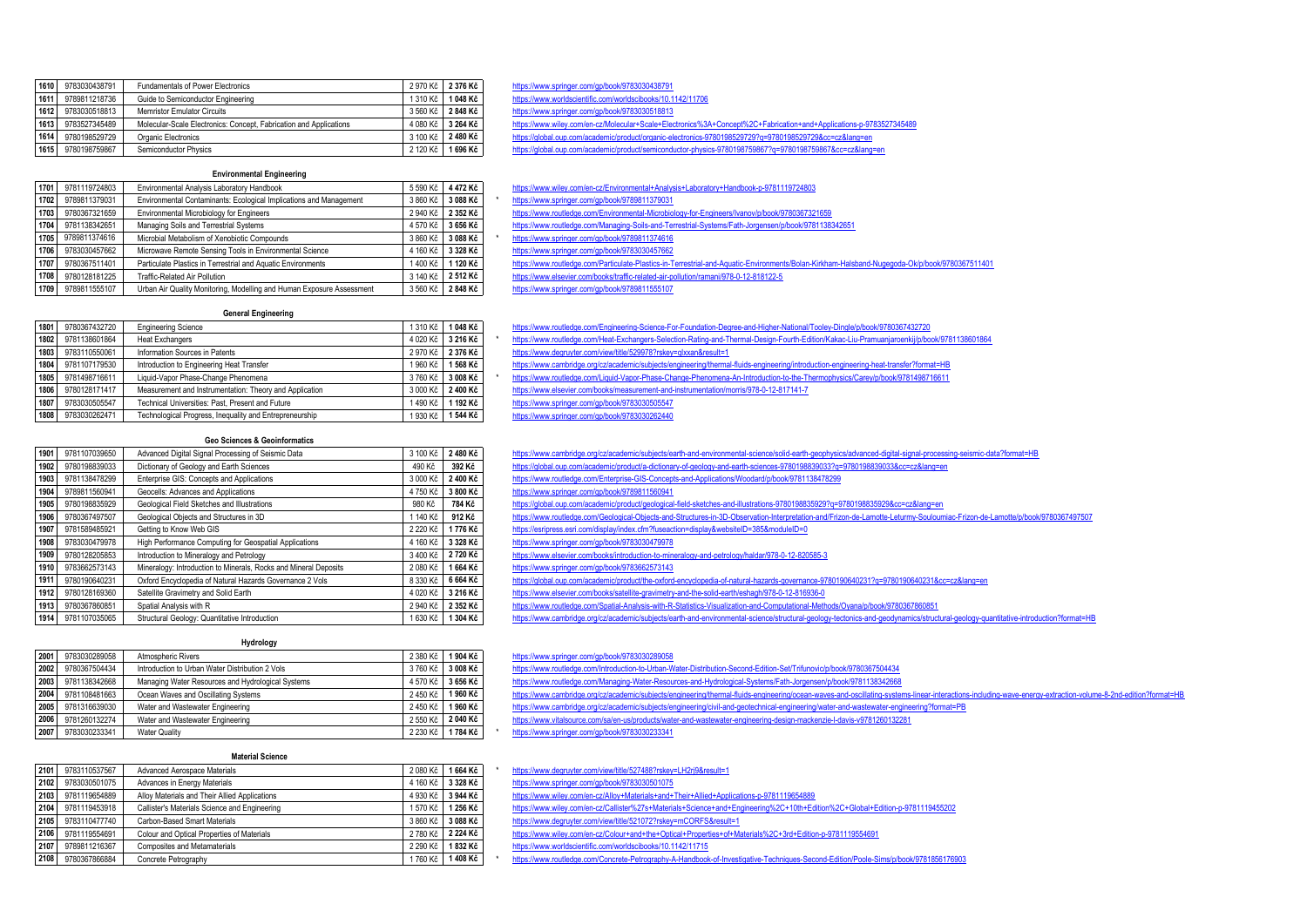| 2109 | 9781138118751 | Corrosion Preventive Materials and Corrosion Testing                       | 5 060 Kč | 4 048 Kč | https://www.routledge.com/Corrosion-Preventive-Materials-and-Corrosion-Testing/Dhawan-Bhandari-Ruhi-Bisht-Sambyal/p/book/97811   |
|------|---------------|----------------------------------------------------------------------------|----------|----------|----------------------------------------------------------------------------------------------------------------------------------|
| 2110 | 9781498765763 | Cryogenic Engineering and Technologies                                     | 4 250 Kč | 3 400 Kč | https://www.routledge.com/Cryogenic-Engineering-and-Technologies-Principles-and-Applications-of-Cryogen-Free/Zhao-Wang/p/book/9  |
| 2111 | 9781447163138 | Crystallographic Texture of Materials                                      | 3 860 Kč | 3 088 Kč | https://www.springer.com/gp/book/9781447163138                                                                                   |
| 2112 | 9789811203169 | Defects in Functional Materials                                            | 3760 Kč  | 3 008 Kč | https://www.worldscientific.com/worldscibooks/10.1142/11352                                                                      |
| 2113 | 9781107087736 | Discrete and Continuum Models for Complex Metamaterials                    | 4 410 Kč | 3 528 Kč | https://www.cambridge.org/cz/academic/subjects/engineering/solid-mechanics-and-materials/discrete-and-continuum-models-complex-n |
| 2114 | 9780198851882 | <b>Equations of Materials</b>                                              | 980 Kč   | 784 Kč   | https://global.oup.com/academic/product/the-equations-of-materials-9780198851882?q=9780198851882&cc=cz⟨=en                       |
| 2115 | 9783030575014 | Ferroalloys: Theory and Practice                                           | 5 050 Kč | 4 040 Kč | https://www.springer.com/gp/book/9783030575014                                                                                   |
| 2116 | 9781119538387 | Friction and Wear of Ceramics: Principles and Case Studies                 | 4 610 Kč | 3 688 Kč | https://www.wiley.com/en-cz/Friction+and+Wear+of+Ceramics%3A+Principles+and+Case+Studies-p-9781119538387                         |
| 2117 | 9781782626459 | Fundamentals of Smart Materials                                            | 2 640 Kč | 2 112 Kč | https://pubs.rsc.org/en/content/ebook/978-1-78262-645-9                                                                          |
| 2118 | 9780123945938 | Graphene                                                                   | 2 940 Kč | 2 352 Kč | https://www.elsevier.com/books/graphene/warner/978-0-12-394593-8                                                                 |
| 2119 | 9780367356330 | High Entropy Alloys                                                        | 4 570 Kč | 3 656 Kč | https://www.routledge.com/High-Entropy-Alloys-Innovations-Advances-and-Applications/Srivatsan-Gupta/p/book/9780367356330         |
| 2120 | 9781455774432 | Hollow Glass Microspheres for Plastics, Elastomers and Adhesives Compounds | 4 410 Kč | 3 528 Kč | https://www.elsevier.com/books/hollow-glass-microspheres-for-plastics-elastomers-and-adhesives-compounds/amos/978-1-4557-7443-2  |
| 2121 | 9789811203701 | Introduction to Phase Diagrams in Materials Science and Engineering        | 2 290 Kč | 1832 Kč  | https://www.worldscientific.com/worldscibooks/10.1142/11368                                                                      |
| 2122 | 9781119654964 | Layered 2D Materials and Their Allied Applications                         | 5 590 Kč | 4 472 Kč | https://www.wiley.com/en-cz/Layered+2D+Materials+and+Their+Allied+Applications-p-9781119654964                                   |
| 2123 | 9783527346202 | Mechanically Responsive Materials for Soft Robotics                        | 4410 Kč  | 3 528 Kč | https://www.wiley.com/en-cz/Mechanically+Responsive+Materials+for+Soft+Robotics-p-9783527346202                                  |
| 2124 | 9781119313397 | Novel Carbon Materials and Composites                                      | 3 920 Kč | 3 136 Kč | https://www.wiley.com/en-cz/Novel+Carbon+Materials+and+Composites%3A+Synthesis%2C+Properties+and+Applications-p-97811193         |
| 2125 | 9781119506317 | Optical Properties of Materials and Their Applications                     | 6 530 Kč | 5 224 Kč | https://www.wiley.com/en-cz/Optical+Properties+of+Materials+and+Their+Applications%2C+2nd+Edition-p-9781119506317                |
| 2126 | 9780367028688 | Phase Transformations and Heat Treatments of Steels                        | 3760 Kč  | 3 008 Kč | https://www.routledge.com/Phase-Transformations-and-Heat-Treatments-of-Steels/Ray-Prusty-Nayak/p/book/9780367028688              |
| 2127 | 9781108485784 | Phase Transitions in Materials                                             | 2 290 Kč | 1832 Kč  | https://www.cambridge.org/cz/academic/subjects/engineering/materials-science/phase-transitions-materials-2nd-edition?format=HB   |
| 2128 | 9781119563778 | Photorefractive Materials for Dynamic Optical Recording                    | 4 350 Kč | 3 480 Kč | https://www.wiley.com/en-cz/Photorefractive+Materials+for+Dynamic+Optical+Recording%3A+Fundamentals%2C+Characterization%2        |
| 2129 | 9781108471640 | Physics of Graphene                                                        | 2 120 Kč | 1 696 Kč | https://www.cambridge.org/cz/academic/subjects/physics/condensed-matter-physics-nanoscience-and-mesoscopic-physics/physics-grap  |
| 2130 | 9783110640274 | <b>Rubber Analysis</b>                                                     | 2670 Kč  | 2 136 Kč | https://www.degruyter.com/view/title/547675?rskey=f4zj39&result=1                                                                |
| 2131 | 9781119429494 | Transparent Ceramics: Materials, Engineering and Applications              | 4 480 Kč | 3 584 Kč | https://www.wiley.com/en-cz/Transparent+Ceramics%3A+Materials%2C+Engineering%2C+and+Applications-p-9781119429494                 |

#### **Mathematics & Statistics**

| 2201 | 9781352010251 | <b>Advanced Engineering Mathematics</b><br>1780 Kč                            |          | 1424 Kč  |
|------|---------------|-------------------------------------------------------------------------------|----------|----------|
| 2202 | 9783030157173 | Advanced Mathematical Methods in Biosciences and Applications                 | 2 080 Kč | 1664 Kč  |
| 2203 | 9783030273330 | Advanced Methods for Geometric Modeling and Numerical Simulation              | 2 080 Kč | 1664 Kč  |
| 2204 | 9780198856788 | Analytic Element Method                                                       | 1 960 Kč | 1 568 Kč |
| 2205 | 9781352010275 | <b>Engineering Mathematics</b>                                                | 1720 Kč  | 1376 Kč  |
| 2206 | 9780367351212 | Fractional Calculus in Medical and Health Science                             | 4 250 Kč | 3 400 Kč |
| 2207 | 9781786300416 | Geometric and Topological Mesh Feature Extraction for 3D Shape Analysis       | 2 970 Kč | 2 376 Kč |
| 2208 | 9781119579656 | Mathematical Methods in Physics, Engineering and Chemistry                    | 3 520 Kč | 2816 Kč  |
| 2209 | 9781108455145 | Mathematics for Machine Learning                                              | 1 180 Kč | 944 Kč   |
| 2210 | 9781292253497 | Modern Engineering Mathematics                                                | 1700 Kč  | 1 360 Kč |
| 2211 | 9781119445289 | Modern Introduction to Fuzzy Mathematics                                      | 2 970 Kč | 2 376 Kč |
| 2212 | 9780471697558 | Multivariate Density Estimation                                               | 2 970 Kč | 2 376 Kč |
| 2213 | 9781108727709 | Probability Companion for Engineering and Computer Science                    | 1 310 Kč | 1048 Kč  |
| 2214 | 9780815375906 | Probability, Statistics and Stochastic Processes for Engineers and Scientists | 4 250 Kč | 3 400 Kč |
| 2215 | 9780262539357 | Topology: Categorical Approach                                                | 980 Kč   | 784 Kč   |

#### **Mechanical Engineering**

| 2301 | 9783030483128 | Analysis and Synthesis of Compliant Parallel Mechanisms        | 3 560 Kč | 2848 Kč  |
|------|---------------|----------------------------------------------------------------|----------|----------|
| 2302 | 9780367535704 | Belt Conveyor: Concise Basic Course                            | 3 270 Kč | 2 616 Kč |
| 2303 | 9781447155737 | Cooperative Control of Multi-Agent Systems                     | 5 050 Kč | 4 040 Kč |
| 2304 | 9780367460846 | Engineering Applications of Pneumatics and Hydraulics          | 980 Kč   | 784 Kč   |
| 2305 | 9780521432740 | Forms and Concepts for Lightweight Structures                  | 4410 Kč  | 3 528 Kč |
| 2306 | 9783030499099 | Industrial Measurements in Machining                           | 4 460 Kč | 3 568 Kč |
| 2307 | 9783030503116 | Intelligent Manufacturing                                      | 4 160 Kč | 3 328 Kč |
| 2308 | 9781119454502 | Internal Combustion Engines: Applied Thermosciences            | 2 840 Kč | 2 272 Kč |
| 2309 | 9781786304360 | Lagrangian Mechanics: Advanced Analytical Approach             | 3 860 Kč | 3 088 Kč |
| 2310 | 9781108427906 | Mechanics of Robot Grasping                                    | 3 100 Kč | 2 480 Kč |
| 2311 | 9783030514808 | Mechanics of Wood Machining                                    | 3 560 Kč | 2848 Kč  |
| 2312 | 9789811552779 | Post-Industrial Robotics                                       | 3 270 Kč | 2 616 Kč |
| 2313 | 9780199609802 | <b>Tribology on Small Scale</b>                                | 1800 Kč  | 1440 Kč  |
| 2314 | 9783030512989 | Turbomachinery: Fundamentals, Selection and Preliminary Design | 2670 Kč  | 2 136 Kč |
| 2315 | 9781786304452 | Viscoelastic Modeling for Structural Analysis                  | 3 370 Kč | 2 696 Kč |

## **Nanoscience, Nanotechnology & Nanomaterials**

| 2402 | 9783030444952 | Cellular Nanomachines                       | 100 Kč   | $3280 +$ |
|------|---------------|---------------------------------------------|----------|----------|
| 2403 | 9789814800679 | Colloidal Synthesis of Plasmonic Nanometals | 6 300 Kč | 5 040 k  |

| 2109   | 9781138118751 | Corrosion Preventive Materials and Corrosion Testing                       |          | 5 060 Kč 4 048 Kč | https://www.routledge.com/Corrosion-Preventive-Materials-and-Corrosion-Testing/Dhawan-Bhandari-Ruhi-Bisht-Sambyal/p/book/9781138118751                    |
|--------|---------------|----------------------------------------------------------------------------|----------|-------------------|-----------------------------------------------------------------------------------------------------------------------------------------------------------|
| 2110   | 9781498765763 | Cryogenic Engineering and Technologies                                     | 4 250 Kč | 3 400 Kč          | https://www.routledge.com/Cryogenic-Engineering-and-Technologies-Principles-and-Applications-of-Cryogen-Free/Zhao-Wang/p/book/9781498765763               |
| 2111   | 9781447163138 | Crystallographic Texture of Materials                                      | 3 860 Kč | 3 088 Kč          | https://www.springer.com/gp/book/9781447163138                                                                                                            |
| 2112   | 9789811203169 | Defects in Functional Materials                                            | 3760 Kč  | 3 008 Kč          | https://www.worldscientific.com/worldscibooks/10.1142/11352                                                                                               |
| 2113   | 9781107087736 | Discrete and Continuum Models for Complex Metamaterials                    | 4 410 Kč | 3 528 Kč          | https://www.cambridge.org/cz/academic/subjects/engineering/solid-mechanics-and-materials/discrete-and-continuum-models-complex-metamaterials?format=HB    |
| 2114   | 9780198851882 | <b>Equations of Materials</b>                                              | 980 Kč   | 784 Kč            | https://global.oup.com/academic/product/the-equations-of-materials-9780198851882?g=9780198851882&cc=cz⟨=en                                                |
| 2115   | 9783030575014 | Ferroalloys: Theory and Practice                                           | 5 050 Kč | 4 040 Kč          | https://www.springer.com/gp/book/9783030575014                                                                                                            |
| 2116   | 9781119538387 | Friction and Wear of Ceramics: Principles and Case Studies                 | 4 610 Kč | 3 688 Kč          | https://www.wiley.com/en-cz/Friction+and+Wear+of+Ceramics%3A+Principles+and+Case+Studies-p-9781119538387                                                  |
| 2117   | 9781782626459 | Fundamentals of Smart Materials                                            | 2 640 Kč | 2 112 Kč          | https://pubs.rsc.org/en/content/ebook/978-1-78262-645-9                                                                                                   |
| 2118   | 9780123945938 | Graphene                                                                   | 2 940 Kč | 2 352 Kč          | https://www.elsevier.com/books/graphene/warner/978-0-12-394593-8                                                                                          |
| 2119   | 9780367356330 | <b>High Entropy Alloys</b>                                                 | 4 570 Kč | 3 656 Kč          | https://www.routledge.com/High-Entropy-Alloys-Innovations-Advances-and-Applications/Srivatsan-Gupta/p/book/9780367356330                                  |
| 2120   | 9781455774432 | Hollow Glass Microspheres for Plastics, Elastomers and Adhesives Compounds | 4 410 Kč | 3 528 Kč          | https://www.elsevier.com/books/hollow-glass-microspheres-for-plastics-elastomers-and-adhesives-compounds/amos/978-1-4557-7443-2                           |
| 2121   | 9789811203701 | Introduction to Phase Diagrams in Materials Science and Engineering        | 2 290 Kč | 1832 Kč           | https://www.worldscientific.com/worldscibooks/10.1142/11368                                                                                               |
| 2122   | 9781119654964 | Layered 2D Materials and Their Allied Applications                         | 5 590 Kč | 4 472 Kč          | https://www.wiley.com/en-cz/Layered+2D+Materials+and+Their+Allied+Applications-p-9781119654964                                                            |
| 2123   | 9783527346202 | Mechanically Responsive Materials for Soft Robotics                        | 4 410 Kč | 3 528 Kč          | https://www.wiley.com/en-cz/Mechanically+Responsive+Materials+for+Soft+Robotics-p-9783527346202                                                           |
| 2124   | 9781119313397 | Novel Carbon Materials and Composites                                      | 3 920 Kč | 3 136 Kč          | https://www.wiley.com/en-cz/Novel+Carbon+Materials+and+Composites%3A+Synthesis%2C+Properties+and+Applications-p-9781119313397                             |
| 2125   | 9781119506317 | Optical Properties of Materials and Their Applications                     | 6 530 Kč | 5 224 Kč          | https://www.wiley.com/en-cz/Optical+Properties+of+Materials+and+Their+Applications%2C+2nd+Edition-p-9781119506317                                         |
| 2126   | 9780367028688 | Phase Transformations and Heat Treatments of Steels                        | 3760 Kč  | 3 008 Kč          | https://www.routledge.com/Phase-Transformations-and-Heat-Treatments-of-Steels/Ray-Prusty-Nayak/p/book/9780367028688                                       |
| 2127   | 9781108485784 | Phase Transitions in Materials                                             | 2 290 Kč | 1832 Kč           | https://www.cambridge.org/cz/academic/subjects/engineering/materials-science/phase-transitions-materials-2nd-edition?format=HB                            |
| 2128   | 9781119563778 | Photorefractive Materials for Dynamic Optical Recording                    | 4 350 Kč | 3 480 Kč          | https://www.wiley.com/en-cz/Photorefractive+Materials+for+Dynamic+Optical+Recording%3A+Fundamentals%2C+Characterization%2C+and+Technology-p-9781119563778 |
| 2129   | 9781108471640 | Physics of Graphene                                                        | 2 120 Kč | 1 696 Kč          | https://www.cambridge.org/cz/academic/subjects/physics/condensed-matter-physics-nanoscience-and-mesoscopic-physics/physics-graphene-2nd-edition?format=HB |
| 2130   | 9783110640274 | Rubber Analysis                                                            | 2670 Kč  | 2 136 Kč          | https://www.degruyter.com/view/title/547675?rskey=f4zj39&result=1                                                                                         |
| 2131 l | 9781119429494 | Transparent Ceramics: Materials, Engineering and Applications              |          | 4 480 Kč 3 584 Kč | https://www.wiley.com/en-cz/Transparent+Ceramics%3A+Materials%2C+Engineering%2C+and+Applications-p-9781119429494                                          |

 9781352010251 Advanced Engineering Mathematics 1 780 Kč **1 424 Kč** <https://www.macmillanihe.com/page/detail/advanced-engineering-mathematics-ka-stroud/?sf1=barcode&st1=9781352010251> <https://www.springer.com/gp/book/9783030157142> <https://www.springer.com/gp/book/9783030273309> 9780198856788 Analytic Element Method 1 960 Kč **1 568 Kč** <https://global.oup.com/academic/product/analytic-element-method-9780198856788?q=9780198856788&cc=cz&lang=en> 9781352010275 Engineering Mathematics 1 720 Kč **1 376 Kč** <https://www.macmillanihe.com/page/detail/engineering-mathematics/?k=9781352010275&loc=uk&priceCode=at> <https://www.routledge.com/Fractional-Calculus-in-Medical-and-Health-Science/Kumar-Singh/p/book/9780367351212>

- <https://www.wiley.com/en-cz/Geometric+and+Topological+Mesh+Feature+Extraction+for+3D+Shape+Analysis-p-9781119681045>
- <https://www.wiley.com/en-cz/Mathematical+Methods+in+Physics%2C+Engineering%2C+and+Chemistry-p-9781119579656>
- <https://www.cambridge.org/cz/academic/subjects/computer-science/pattern-recognition-and-machine-learning/mathematics-machine-learning?format=PB>
- 9781292253497 Modern Engineering Mathematics 1 700 Kč **1 360 Kč** <https://www.pearson.ch/HigherEducation/Pearson/EAN/9781292253497/Modern-Engineering-Mathematics>
- <sup>\*</sup> <https://www.wiley.com/en-cz/A+Modern+Introduction+to+Fuzzy+Mathematics-p-9781119445289>
- <https://www.wiley.com/en-cz/Multivariate+Density+Estimation%3A+Theory%2C+Practice%2C+and+Visualization%2C+2nd+Edition-p-9780471697558> https://www.cambridge.org/cz/academic/subjects/statistics-probability/applied-probability-and-stochastic-networks/probability-companion-engineering-and-computer-science?forma <https://www.routledge.com/Probability-Statistics-and-Stochastic-Processes-for-Engineers-and-Scientists/Haghighi-Wickramasinghe/p/book/9780815375906> 9780262539357 Topology: Categorical Approach 980 Kč **784 Kč** <https://mitpress.mit.edu/books/topology>
- 9783030483128 Analysis and Synthesis of Compliant Parallel Mechanisms 3 560 Kč **2 848 Kč** \* <https://www.springer.com/gp/book/9783030483128> <https://www.routledge.com/The-Belt-Conveyor-A-Concise-Basic-Course/Subba-Rao/p/book/9780367535704> \* <https://www.springer.com/gp/book/9781447155737> <https://www.routledge.com/Engineering-Applications-of-Pneumatics-and-Hydraulics/Turner/p/book/9780367460846> <https://www.cambridge.org/cz/academic/subjects/engineering/civil-and-geotechnical-engineering/forms-and-concepts-lightweight-structures?format=HB> 9783030499099 Industrial Measurements in Machining 4 460 Kč **3 568 Kč** <https://www.springer.com/gp/book/9783030499099> 9783030503116 Intelligent Manufacturing 4 160 Kč **3 328 Kč** <https://www.springer.com/gp/book/9783030503116> <https://www.wiley.com/en-cz/Internal+Combustion+Engines%3A+Applied+Thermosciences%2C+4th+Edition-p-9781119454502> nttps://www.wiley.com/en-cz/Lagrangian+Mechanics%3A+An+Advanced+Analytical+Approach-p-9781786304360 9781108427906 Mechanics of Robot Grasping 3 100 Kč **2 480 Kč** <https://www.cambridge.org/cz/academic/subjects/engineering/engineering-design-kinematics-and-robotics/mechanics-robot-grasping?format=HB> 9783030514808 Mechanics of Wood Machining 3 560 Kč **2 848 Kč** <https://www.springer.com/gp/book/9783030514808> <sup>\*</sup> <https://www.springer.com/gp/book/9789811552779>
- 9780199609802 Tribology on Small Scale 1 800 Kč **1 440 Kč** <https://global.oup.com/academic/product/tribology-on-the-small-scale-9780199609802?q=9780199609802&cc=cz&lang=en> 9783030512989 Turbomachinery: Fundamentals, Selection and Preliminary Design 2 670 Kč **2 136 Kč** <https://www.springer.com/gp/book/9783030512989>
- 2315<br><https://www.wiley.com/en-cz/Viscoelastic+Modeling+for+Structural+Analysis-p-9781786304452>

<https://www.elsevier.com/books/artificial-protein-and-peptide-nanofibers/wei/978-0-08-102850-6><br>2014 https://www.springer.com/gp/book/9783030444952<br>2014 https://www.routledge.com/Colloidal-Synthesis-of-Plasmonic-Nanome 9783030444952 Cellular Nanomachines 4 100 Kč **3 280 Kč** <https://www.springer.com/gp/book/9783030444952> <https://www.routledge.com/Colloidal-Synthesis-of-Plasmonic-Nanometals/Liz-Marzan/p/book/9789814800679>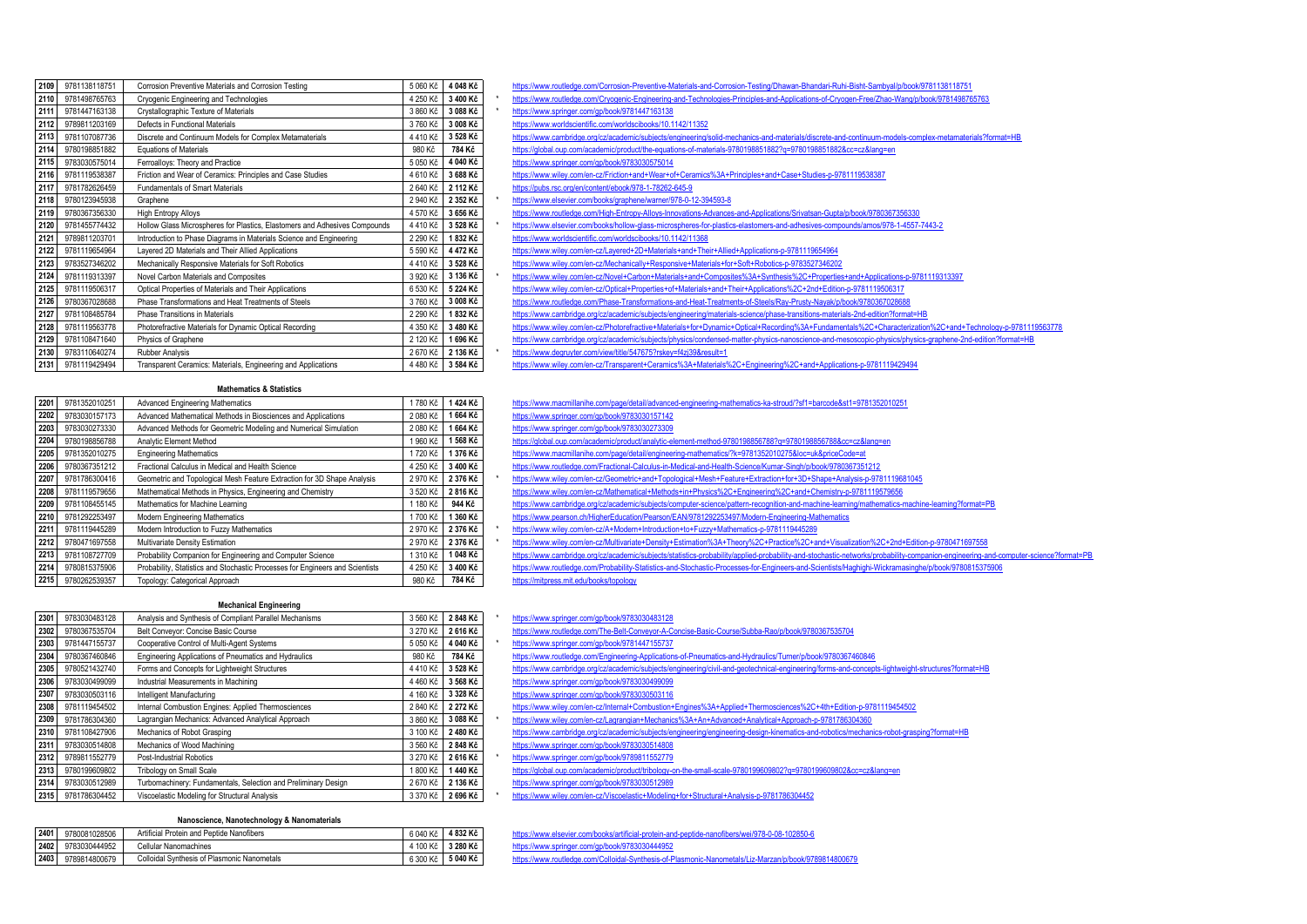| 2404 | 9783030438920                                                                                  | Computational Methods for Nanoscale Applications                                | 3 860 Kč | 3 088 Kč |  |  |
|------|------------------------------------------------------------------------------------------------|---------------------------------------------------------------------------------|----------|----------|--|--|
| 2405 | 9780367345990                                                                                  | 4 570 Kč<br>Defects in Nanocrystals                                             |          |          |  |  |
| 2406 | 9780198841227                                                                                  | 460 Kč                                                                          | 368 Kč   |          |  |  |
| 2407 | Functional Bionanomaterials: From Biomolecules to Nanoparticles<br>9783030414634<br>4 160 Kč   |                                                                                 |          |          |  |  |
| 2408 | 9780815370413                                                                                  | Functionalized Nanomaterials I: Fabrications                                    | 4 900 Kč | 3 920 Kč |  |  |
| 2409 | 9780367482305                                                                                  | 4 250 Kč<br>Intellectual Property Issues in Nanotechnology                      |          |          |  |  |
| 2410 | 9781108476997<br>2 450 Kč<br>Introduction to Graphene-Based Nanomaterials                      |                                                                                 |          |          |  |  |
| 2411 | 9780815384267<br>Introductory Nanoelectronics: Physical Theory and Device Analysis<br>2 940 Kč |                                                                                 |          |          |  |  |
| 2412 | 9781786305312                                                                                  | Mechanics and Physics of Solids at Micro- and Nano-Scales<br>3 590 Kč           |          |          |  |  |
| 2413 | 3 920 Kč<br>9780367254339<br>Mechanics of Nanocomposites                                       |                                                                                 |          | 3 136 Kč |  |  |
| 2414 | 9780128198476                                                                                  | Nanoalloys: From Fundamentals to Emergent Applications                          | 6 040 Kč | 4 832 Kč |  |  |
| 2415 | 9783030460709                                                                                  | Nanobiotechnology: Multidisciplinary Field of Science                           | 4 460 Kč | 3 568 Kč |  |  |
| 2416 | 9781771888332                                                                                  | Nanomechanics and Micromechanics                                                | 4 050 Kč | 3 240 Kč |  |  |
| 2417 | 9789811227240                                                                                  | Nanotechnology for Electronics, Photonics, Biosensors and Emerging Technologies | 2 290 Kč | 1832 Kč  |  |  |
| 2418 | 9783527345335                                                                                  | Nanotechnology for Microfluidics                                                | 3760 Kč  | 3 008 Kč |  |  |
| 2419 | 9789814800761                                                                                  | Nanotechnology in Cement-Based Construction                                     | 4 540 Kč | 3 632 Kč |  |  |
| 2420 | 9781108478397                                                                                  | Quantum Nano-Plasmonics                                                         | 3 590 Kč | 2872 Kč  |  |  |
| 2421 | 9781119429388                                                                                  | 4 250 Kč<br>3 400 Kč<br>Synthesis and Annlications of Nanocarbons.              |          |          |  |  |

#### <https://www.springer.com/gp/book/9783030438920>

2405<br><https://www.routledge.com/Defects-in-Nanocrystals-Structural-and-Physico-Chemical-Aspects/Pizzini/p/book/9780367345990>

**2406** 9780198841227 Dictionary of Chemistry 460 Kč **368 Kč** <https://global.oup.com/academic/product/a-dictionary-of-chemistry-9780198841227?q=9780198841227&cc=cz&lang=en>

<https://www.springer.com/gp/book/9783030414634>

- <https://www.routledge.com/Functionalized-Nanomaterials-I-Fabrications/Kumar-Guleria-Dasgupta-Ranjan/p/book/9780815370413>
- nttps://www.routledge.com/Intellectual-Property-Issues-in-Nanotechnology/Keswani/p/book/9780367482305
- <https://www.cambridge.org/cz/academic/subjects/physics/condensed-matter-physics-nanoscience-and-mesoscopic-physics/introduction-graphene-based-nanomaterials-electronic-structure-quantum-transport-2nd-edition?format=HB>
- <https://www.routledge.com/Introductory-Nanoelectronics-Physical-Theory-and-Device-Analysis/Khanna/p/book/9780815384267>
- <https://www.wiley.com/en-cz/Mechanics+and+Physics+of+Solids+at+Micro+and+Nano+Scales-p-9781786305312>
- <https://www.routledge.com/Mechanics-of-Nanocomposites-Homogenization-and-Analysis/Ebrahimi-Dabbagh/p/book/9780367254339>
- **2414** 9780128198476 Nanoalloys: From Fundamentals to Emergent Applications 6 040 Kč **4 832 Kč** <https://www.elsevier.com/books/nanoalloys/calvo/978-0-12-819847-6>

### **2415** 9783030460709 Nanobiotechnology: Multidisciplinary Field of Science 4 460 Kč **3 568 Kč** <https://www.springer.com/gp/book/9783030460709>

- https://www.routledge.com/Nanomechanics-and-Micromechanics-Generalized-Models-and-Nonclassical-Engineering/Singh-Vakhrushey-Haghi/p/book/9781771888332
- **2417** 9789811227240 Nanotechnology for Electronics, Photonics, Biosensors and Emerging Technologies 2 290 Kč **1 832 Kč** <https://www.worldscientific.com/worldscibooks/10.1142/12017>
- **2418** 9783527345335 Nanotechnology for Microfluidics 3 760 Kč **3 008 Kč** <https://www.wiley.com/en-cz/Nanotechnology+for+Microfluidics-p-9783527345335>
- **2419** 9789814800761 Nanotechnology in Cement-Based Construction 4 540 Kč **3 632 Kč** <https://www.routledge.com/Nanotechnology-in-Cement-Based-Construction/DAlessandro-Materazzi-Ubertini/p/book/9789814800761>
- **2420** 9781108478397 Quantum Nano-Plasmonics 3 590 Kč **2 872 Kč** <https://www.cambridge.org/cz/academic/subjects/physics/condensed-matter-physics-nanoscience-and-mesoscopic-physics/quantum-nano-plasmonics?format=HB>
- **2421** 9781119429388 Synthesis and Applications of Nanocarbons 4 250 Kč **3 400 Kč** <https://www.wiley.com/en-cz/Synthesis+and+Applications+of+Nanocarbons-p-9781119429388>

#### **Optics & Lasers**

| 2501 | 9780128170403 | Applications of Nonlinear Fiber Optics                           | 3760 Kč   | 3 008 Kč  |
|------|---------------|------------------------------------------------------------------|-----------|-----------|
| 2502 | 9789811070853 | Handbook of Optical Fibers 3 Vols                                | 25 250 Kč | 20 200 Kč |
| 2503 | 9783662611791 | Hot Matter from High-Power Lasers                                | 2 970 Kč  | 2 376 Kč  |
| 2504 | 9783030456993 | Laser Optoelectronic Oscillators                                 | 3 860 Kč  | 3 088 Kč  |
| 2505 | 9781118301814 | Laser-Based Mid-Infrared Sources and Application                 | 4 080 Kč  | 3 264 Kč  |
| 2506 | 9780128183922 | Nano-Optics: Fundamentals, Experimental Methods and Applications | 5 550 Kč  | 4 440 Kč  |
| 2507 | 9783030344122 | Nanoscale Photonic Imaging                                       | 1490 Kč   | 1 192 Kč  |
| 2508 | 9781498777407 | Near-Earth Laser Communications                                  | 5 880 Kč  | 4704 Kč   |
| 2509 | 9780750322980 | Optics Demonstrations and Experiments for Student Laboratories   | 3 920 Kč  | 3 136 Kč  |
| 2510 | 9780198862857 | Our Changing Views of Photons                                    | 800 Kč    | 1440 Kč   |
| 2511 | 9781108477437 | Principles of Optics<br>800 Kč                                   |           | 1440 Kč   |
| 2512 | 9780198844402 | Programmable Integrated Photonics<br>2610 Kč                     |           | 2088 Kč   |
| 2513 | 9789814800945 | <b>Transparent Semiconducting Oxides</b><br>5 550 Kč             |           | 4 440 Kč  |
| 2514 | 9780367444198 | 2 290 Kč<br>Visual and Non-Visual Effects of Light               |           | 1832 Kč   |

#### **Physics & Chemistry**

| 2601 | 9780367230135                                                                          | Basic Chemical Concepts and Tables                                               | 1480 Kč  | 1 184 Kč |  |  |
|------|----------------------------------------------------------------------------------------|----------------------------------------------------------------------------------|----------|----------|--|--|
| 2602 | 9781138054585                                                                          | Biochemistry and Molecular Biology Compendium                                    | 5 000 Kč | 4 000 Kč |  |  |
| 2603 | 9781119990864                                                                          | <b>Biorefineries and Chemical Processes</b><br>2610 Kč                           |          |          |  |  |
| 2604 | 9780198864721                                                                          | 2 120 Kč                                                                         | 1696 Kč  |          |  |  |
| 2605 | 9781119420170                                                                          | Continuum Mechanics of Solids<br>2 290 Kč<br>Crystallography and Crystal Defects |          |          |  |  |
| 2606 | 9781119548386                                                                          | Crystals and Crystal Structures<br>2 210 Kč                                      |          |          |  |  |
| 2607 | 9781643273532                                                                          | Electrostatic Accelerator: Versatile Tool                                        | 1 440 Kč | 1152 Kč  |  |  |
| 2608 | 9781498778473                                                                          | <b>Experimental Physics</b>                                                      | 2 940 Kč | 2 352 Kč |  |  |
| 2609 | 9780198853794                                                                          | 980 Kč                                                                           | 784 Kč   |          |  |  |
| 2610 | 3 860 Kč<br>9783110597288<br>Green Chemistry in Government and Industry                |                                                                                  |          |          |  |  |
| 2611 | Handbook of Solid State Electrochemistry<br>1800 Kč<br>9780367455866                   |                                                                                  |          |          |  |  |
| 2612 | 9783527344314<br>Hybrid Organic-Inorganic Perovskites<br>3760 Kč                       |                                                                                  |          |          |  |  |
| 2613 | 9783110611458<br>Chemical Reaction Engineering: Computer-Aided Approach<br>2 040 Kč    |                                                                                  |          |          |  |  |
| 2614 | 9781108727402                                                                          | Ideas of Particle Physics<br>1 140 Kč                                            |          |          |  |  |
| 2615 | 9781108494212<br>Intermediate Dynamics for Engineers<br>2780 Kč                        |                                                                                  |          | 2 224 Kč |  |  |
| 2616 | 9781119592105<br>Introduction to Chemical Engineering<br>5 500 Kč                      |                                                                                  |          |          |  |  |
| 2617 | 9783030275808                                                                          | <b>ITER: Giant Fusion Reactor</b>                                                | 590 Kč   | 472 Kč   |  |  |
| 2618 | 9780198858362                                                                          | <b>Particle Detectors</b>                                                        | 2450 Kč  | 1960 Kč  |  |  |
| 2619 | 9783527345533                                                                          | Quantum Mechanics Volume 1                                                       | 3 920 Kč | 3 136 Kč |  |  |
| 2620 | 9783527345540                                                                          | Quantum Mechanics Volume 2                                                       | 3760 Kč  | 3 008 Kč |  |  |
| 2621 | 9783527345557                                                                          | Quantum Mechanics Volume 3                                                       | 3760 Kč  | 3 008 Kč |  |  |
| 2622 | 9783319078359                                                                          | Quartz Crystal Microbalance in Soft Matter Research                              | 3 860 Kč | 3 088 Kč |  |  |
| 2623 | 9781108479073<br>Rigid Body Kinematics<br>2 450 Kč                                     |                                                                                  | 1960 Kč  |          |  |  |
| 2624 | 9781138086081<br>Separation Process Essentials<br>2 920 Kč                             |                                                                                  |          |          |  |  |
| 2625 | 9780190095406                                                                          | Spectra of Atoms and Molecules<br>2 660 Kč                                       |          |          |  |  |
| 2626 | Surface Science: Foundations of Catalysis and Nanoscience<br>2 290 Kč<br>9781119546634 |                                                                                  |          |          |  |  |

 9780128170403 Applications of Nonlinear Fiber Optics 3 760 Kč **3 008 Kč** <https://www.elsevier.com/books/applications-of-nonlinear-fiber-optics/agrawal/978-0-12-817040-3> 9789811070853 Handbook of Optical Fibers 3 Vols 25 250 Kč **20 200 Kč** \* <https://www.springer.com/gp/book/9789811070853> 9783662611791 Hot Matter from High-Power Lasers 2 970 Kč **2 376 Kč** <https://www.springer.com/gp/book/9783662611791> 9783030456993 Laser Optoelectronic Oscillators 3 860 Kč **3 088 Kč** <https://www.springer.com/gp/book/9783030456993> 9781118301814 Laser-Based Mid-Infrared Sources and Application 4 080 Kč **3 264 Kč** <https://www.wiley.com/en-cz/Laser+based+Mid+infrared+Sources+and+Applications-p-9781118301814> <https://www.elsevier.com/books/nano-optics/thomas/978-0-12-818392-2> 9783030344122 Nanoscale Photonic Imaging 1 490 Kč **1 192 Kč** <https://www.springer.com/gp/book/9783030344122> <https://www.routledge.com/Near-Earth-Laser-Communications-Second-Edition/Hemmati/p/book/9781498777407> https://store.joppublishing.org/page/detail/Optics-Experiments-and-Demonstrations-for-Student-Laboratories/?k=9780750322980 9780198862857 Our Changing Views of Photons 1 800 Kč **1 440 Kč** <https://global.oup.com/academic/product/our-changing-views-of-photons-9780198862857?q=9780198862857&cc=cz&lang=en> https://www.cambridge.org/cz/academic/subjects/physics/ontics-ontoelectronics-and-photonics/orinciples-optics-60th-anniversary-edition-7th-edition?format=HR 222<br><https://global.oup.com/academic/product/programmable-integrated-photonics-9780198844402?q=9780198844402&cc=cz&lang=en> 9789814800945 Transparent Semiconducting Oxides 5 550 Kč **4 440 Kč** <https://www.routledge.com/Transparent-Semiconducting-Oxides-Bulk-Crystal-Growth-and-Fundamental-Properties/Galazka/p/book/9789814800945>

https://www.mutledge.com/Visual-and-Non-Visual-Fffects-of-Light-Working-Environment-and-Well-Being/Wolska-Sawicki-Tafil-Klawe/p/book/9780367444198

 9780367230135 Basic Chemical Concepts and Tables 1 480 Kč **1 184 Kč** <https://www.routledge.com/Basic-Chemical-Concepts-and-Tables/Hoenig/p/book/9780367230135> 9781138054585 Biochemistry and Molecular Biology Compendium 5 000 Kč **4 000 Kč** <https://www.routledge.com/Biochemistry-and-Molecular-Biology-Compendium/Lundblad/p/book/9781138054585> 9781119990864 Biorefineries and Chemical Processes 2 610 Kč **2 088 Kč** \* <https://www.wiley.com/en-cz/Biorefineries+and+Chemical+Processes%3A+Design%2C+Integration+and+Sustainability+Analysis-p-9781119990864> <https://global.oup.com/academic/product/continuum-mechanics-of-solids-9780198864721?q=9780198864721&cc=cz&lang=en> <https://www.wiley.com/en-cz/Crystallography+and+Crystal+Defects%2C+3rd+Edition-p-9781119420170> <https://www.wiley.com/en-cz/Crystals+and+Crystal+Structures%2C+2nd+Edition-p-9781119548386> 9781643273532 Electrostatic Accelerator: Versatile Tool 1 440 Kč **1 152 Kč** \* <https://iopscience.iop.org/book/978-1-64327-356-3> <https://www.routledge.com/Experimental-Physics-Principles-and-Practice-for-the-Laboratory/Smith/p/book/9781498778473> 9780198853794 Exploring Classical Mechanics 980 Kč **784 Kč** <https://global.oup.com/academic/product/exploring-classical-mechanics-9780198853794?q=9780198853794&cc=cz&lang=en> 9783110597288 Green Chemistry in Government and Industry 3 860 Kč **3 088 Kč** <https://www.degruyter.com/view/title/537782?rskey=IhPjbN&result=1> <https://www.routledge.com/Handbook-of-Solid-State-Electrochemistry/Gellings-Bouwmeester/p/book/9780367455866> <https://www.wiley.com/en-cz/Hybrid+Organic+Inorganic+Perovskites-p-9783527344314> 9783110611458 Chemical Reaction Engineering: Computer-Aided Approach 2 040 Kč **1 632 Kč** <https://www.degruyter.com/view/title/562006?rskey=TjrqGv&result=1> 9781108727402 Ideas of Particle Physics 1 140 Kč **912 Kč** \* <https://www.cambridge.org/cz/academic/subjects/physics/particle-physics-and-nuclear-physics/ideas-particle-physics-4th-edition?format=PB> <https://www.cambridge.org/cz/academic/subjects/mathematics/fluid-dynamics-and-solid-mechanics/intermediate-dynamics-engineers-newton-euler-and-lagrangian-mechanics-2nd-edition?format=HB> 9781119592105 Introduction to Chemical Engineering 5 500 Kč **4 400 Kč** <https://www.wiley.com/en-cz/Introduction+to+Chemical+Engineering%3A+For+Chemical+Engineers+and+Students-p-9781119592204> 9783030275808 ITER: Giant Fusion Reactor 590 Kč **472 Kč** <https://www.springer.com/gp/book/9783030275808> 9780198858362 Particle Detectors 2 450 Kč **1 960 Kč** <https://global.oup.com/academic/product/particle-detectors-9780198858362?q=9780198858362&cc=cz&lang=en> 9783527345533 Quantum Mechanics Volume 1 3 920 Kč **3 136 Kč** <https://www.wiley.com/en-cz/Quantum+Mechanics%2C+Volume+1%3A+Basic+Concepts%2C+Tools%2C+and+Applications%2C+2nd+Edition-p-9783527345533> 9783527345540 Quantum Mechanics Volume 2 3 760 Kč **3 008 Kč** <https://www.wiley.com/en-cz/Quantum+Mechanics%2C+Volume+2%3A+Angular+Momentum%2C+Spin%2C+and+Approximation+Methods%2C+2nd+Edition-p-9783527345540> <https://www.wiley.com/en-cz/Quantum+Mechanics%2C+Volume+3%3A+Fermions%2C+Bosons%2C+Photons%2C+Correlations%2C+and+Entanglement-p-9783527345557> <https://www.springer.com/gp/book/9783319078359> 9781108479073 Rigid Body Kinematics 2 450 Kč **1 960 Kč** <https://www.cambridge.org/cz/academic/subjects/engineering/engineering-design-kinematics-and-robotics/rigid-body-kinematics?format=HB> 9781138086081 Separation Process Essentials 2 920 Kč **2 336 Kč** <https://www.routledge.com/Separation-Process-Essentials/Lane/p/book/9781138086081> 9780190095406 Spectra of Atoms and Molecules 2 660 Kč **2 128 Kč** <https://global.oup.com/academic/product/spectra-of-atoms-and-molecules-9780190095406?q=9780190095406&cc=cz&lang=en>

<https://www.wiley.com/en-cz/Surface+Science%3A+Foundations+of+Catalysis+and+Nanoscience%2C+4th+Edition-p-9781119546634>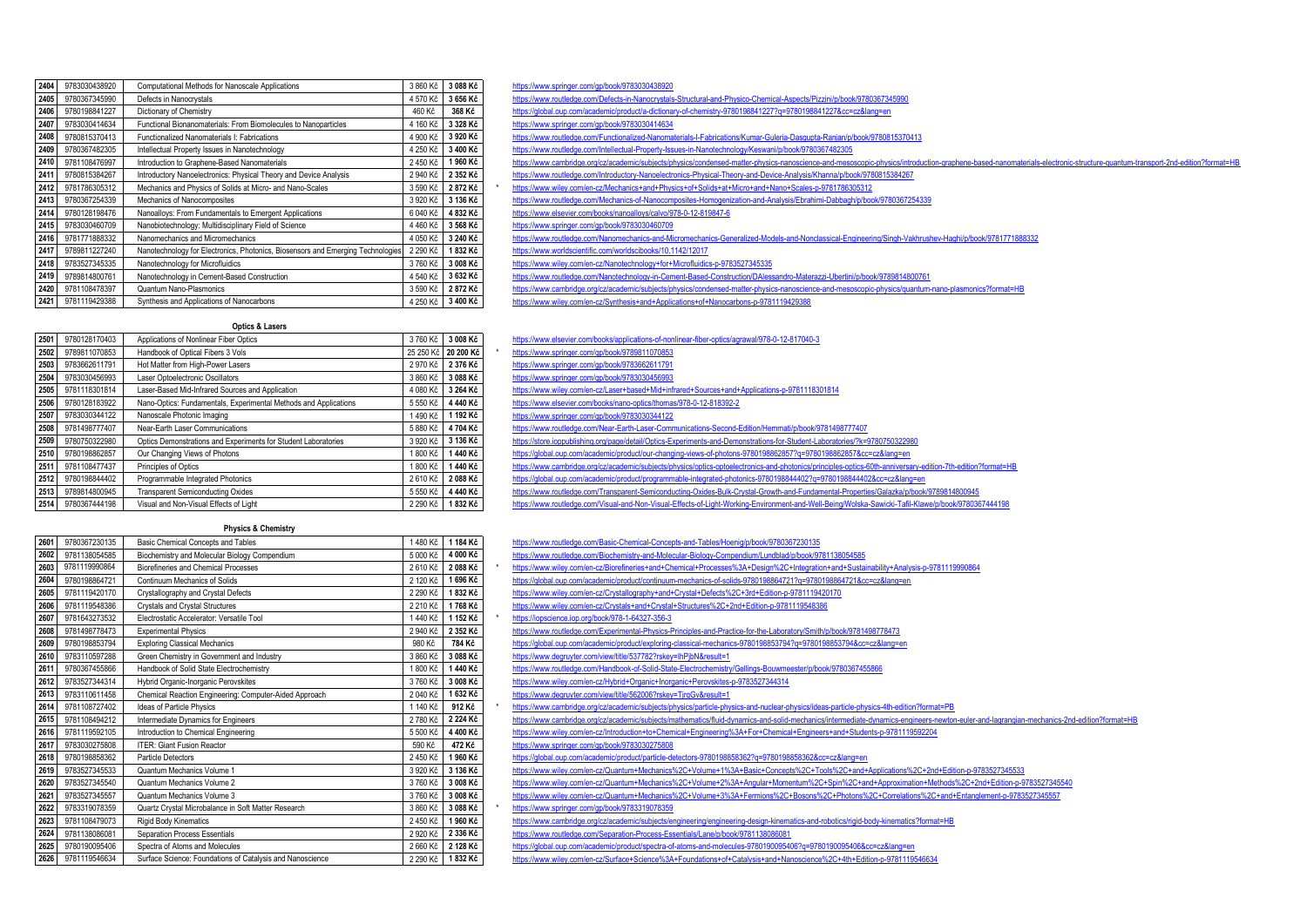| 2627 | 9781119106227 | $\sim$<br>Turbulent Fluid Flow | AEO KÃ<br>400 NG | 1960 Kč  | TUUZZ<br>.<br> |
|------|---------------|--------------------------------|------------------|----------|----------------|
| 2628 | 9781786348302 | Understanding Voltammetry      | 2 800 Kč         | 2 240 Kč |                |

#### **Polymer Science**

| 2701 | 9783110638554                                                     | <b>Biocidal Polymers</b>                                                              |          | 3 088 Kč |
|------|-------------------------------------------------------------------|---------------------------------------------------------------------------------------|----------|----------|
| 2702 | Biopolymer Membranes and Films<br>9780128181348                   |                                                                                       | 5 240 Kč | 4 192 Kč |
| 2703 | 9783030297923                                                     | Fundamental Polymer Science                                                           | 2 200 Kč | 1760 Kč  |
| 2704 | 9783110672800                                                     | Physical Chemistry of Polymers                                                        | 1780 Kč  | 1424 Kč  |
| 2705 | 9783527346417<br>Physics of Polymer Gels                          |                                                                                       | 3 590 Kč | 2872Kč   |
| 2706 | 9781569908310<br>Polyethylene                                     |                                                                                       | 2 970 Kč | 2 376 Kč |
| 2707 | 9783527342006                                                     | Polymer Electrolytes: Characterization Techniques and Energy Applications<br>4 080 Kč |          | 3 264 Kč |
| 2708 | 9781466581647<br>Polymer Chemistry                                |                                                                                       | 2 520 Kč | 2016 Kč  |
| 2709 | 9781119654995                                                     | Polymers Coatings: Technology and Applications                                        | 5 590 Kč | 4 472 Kč |
| 2710 | Polymers for Light-Emitting Devices and Displays<br>9781119654605 |                                                                                       | 4 930 Kč | 3 944 Kč |
| 2711 | 9783110656114<br>Processing of Polymers                           |                                                                                       | 2 580 Kč | 2064 Kč  |
| 2712 | 9780367189327<br>Radiation Technology for Polymers                |                                                                                       | 4 250 Kč | 3 400 Kč |
| 2713 | 9780128184509<br>Self-Healing Polymer-Based Systems               |                                                                                       | 5880 Kč  | 4704 Kč  |

- **2701** 9783110638554 Biocidal Polymers 3 860 Kč **3 088 Kč** \* <https://www.degruyter.com/view/title/547616?rskey=deozLZ&result=1> **2702** 9780128181348 Biopolymer Membranes and Films 5 240 Kč **4 192 Kč** <https://www.elsevier.com/books/biopolymer-membranes-and-films/de-moraes/978-0-12-818134-8> **2703** 9783030297923 Fundamental Polymer Science 2 200 Kč **1 760 Kč** <https://www.springer.com/gp/book/9783030297923> **2704** 9783110672800 Physical Chemistry of Polymers 1 780 Kč **1 424 Kč** <https://www.degruyter.com/view/title/568797?rskey=bJtw5C&result=1> **2705** 9783527346417 Physics of Polymer Gels 3 590 Kč **2 872 Kč** <https://www.wiley.com/en-cz/Physics+of+Polymer+Gels-p-9783527346417> **<https://www.hanser-fachbuch.de/buch/Polyethylene/9781569908310>** <https://www.wiley.com/en-cz/Polymer+Electrolytes%3A+Characterization+Techniques+and+Energy+Applications-p-9783527342006> **2708** 9781466581647 Polymer Chemistry 2 520 Kč **2 016 Kč** <https://www.routledge.com/Polymer-Chemistry/Lodge-Hiemenz/p/book/9781466581647> **274119654995** <https://www.wiley.com/en-cz/Polymers+Coatings%3A+Technology+and+Applications-p-9781119654995> 2271119654605 Polymers for Light-emitting +Devices+and+Displays-p-9781119654605<br>and Displays-p-9781119654605 **2711** 9783110656114 Processing of Polymers 2 580 Kč **2 064 Kč** <https://www.degruyter.com/view/title/557347?rskey=0ifkC4&result=1> **2712** 9780367189327 Radiation Technology for Polymers 4 250 Kč **3 400 Kč** <https://www.routledge.com/Radiation-Technology-for-Polymers/Drobny/p/book/9780367189327>
	- 271<br><https://www.elsevier.com/books/self-healing-polymer-based-systems/thomas/978-0-12-818450-9>

#### **Power Engineering**

| 2801 | 9781108790833                                                                | 100% Clean, Renewable Energy and Storage for Everything                              | 1 310 Kč | 1048 Kč  |  |
|------|------------------------------------------------------------------------------|--------------------------------------------------------------------------------------|----------|----------|--|
| 2802 | 9783527345762                                                                | Batteries: Present and Future Energy Storage Challenges 2 Vols                       |          |          |  |
| 2803 | 9783527347537                                                                | 2780 Kč                                                                              | 2 224 Kč |          |  |
| 2804 | 9789811567629                                                                | Digital Protective Schemes for Power Transformer                                     | 3 560 Kč | 2848 Kč  |  |
| 2805 | 9781785618710                                                                | Distribution Systems Analysis and Automation                                         | 4 080 Kč | 3 264 Kč |  |
| 2806 | 9780128198735                                                                | Electric Utility Resource Planning: Past, Present and Future                         | 3 140 Kč | 2 512 Kč |  |
| 2807 | 9783030444839                                                                | Electricity Supply Systems of Future                                                 | 4750 Kč  | 3 800 Kč |  |
| 2808 | 9783110484373                                                                | 2 080 Kč<br>Electrochemical Energy Storage                                           |          | 1664 Kč  |  |
| 2809 | 9780128195345<br>Material Basis of Energy Transitions                        |                                                                                      | 3 140 Kč | 2 512 Kč |  |
| 2810 | 9789811585890<br>More-Electronics Power Systems: Power Quality and Stability |                                                                                      | 3 560 Kč | 2848 Kč  |  |
| 2811 | 9789811518751                                                                | 4750 Kč<br>Nuclear Power Plants: Innovative Technologies                             |          | 3 800 Kč |  |
| 2812 | 9781119458999                                                                | Photovoltaic Module Reliability                                                      | 3 530 Kč | 2824 Kč  |  |
| 2813 | 9781138053847                                                                | Power Plant Synthesis                                                                | 4 250 Kč | 3 400 Kč |  |
| 2814 | 9781119433712                                                                | Power System Control and Stability                                                   | 4 080 Kč | 3 264 Kč |  |
| 2815 | 9781119546870                                                                | Power System Modeling, Computation and Control                                       | 3 300 Kč | 2 640 Kč |  |
| 2816 | 9780128194164                                                                | Software Tools for Simulation of Electrical Systems: Theory and Practice<br>3 140 Kč |          | 2 512 Kč |  |
| 2817 | 9783110531381                                                                | Solar Photovoltaic Power Generation                                                  | 2 080 Kč | 1664 Kč  |  |
| 2818 | 9780367820398                                                                | 4 570 Kč<br>Thermal Engineering of Nuclear Power Stations                            |          | 3 656 Kč |  |
| 2819 | 9781108478328                                                                | <b>Wind Turbines</b><br>2 120 Kč                                                     |          | 1696 Kč  |  |

## https://www.cambridge.org/cz/academic/subiects/earth-and-environmental-science/environmental-science/100-clean-renewable-energy-and-storage-everything?format=PB https://www.wiley.com/en-cz/Batteries%3A+Present+and+Future+Fnergy+Storage+Challenges%2C+2+Volume+Set-p-9783527345762 nttps://www.wiley.com/en-cz/Carbon+Dioxide+Emission+Management+in+Power+Generation-p-9783527347537 <https://www.springer.com/gp/book/9789811567629> **<https://shop.theiet.org/distribution-systems-analysis-and-automation-2nd-edition> 2806** 9780128198735 Electric Utility Resource Planning: Past, Present and Future 3 140 Kč **2 512 Kč** <https://www.elsevier.com/books/electric-utility-resource-planning/ferrari/978-0-12-819873-5> **2807** 9783030444839 Electricity Supply Systems of Future 4 750 Kč **3 800 Kč** <https://www.springer.com/gp/book/9783030444839> **2808** 9783110484373 Electrochemical Energy Storage 2 080 Kč **1 664 Kč** <https://www.degruyter.com/view/title/521593?rskey=qSDCi7&result=1> **2809** 9780128195345 Material Basis of Energy Transitions 3 140 Kč **2 512 Kč** <https://www.elsevier.com/books/the-material-basis-of-energy-transitions/bleicher/978-0-12-819534-5> **2810** 9789811585890 More-Electronics Power Systems: Power Quality and Stability 3 560 Kč **2 848 Kč** <https://www.springer.com/gp/book/9789811585890> **2811** 9789811518751 Nuclear Power Plants: Innovative Technologies 4 750 Kč **3 800 Kč** \* <https://www.springer.com/gp/book/9789811518751> **2812** 9781119458999 Photovoltaic Module Reliability 3 530 Kč **2 824 Kč** <https://www.wiley.com/en-cz/Photovoltaic+Module+Reliability-p-9781119458999> **2813**<br>**2813** <https://www.routledge.com/Power-Plant-Synthesis/Katsaprakakis/p/book/9781138053847> **2814** 9781119433712 Power System Control and Stability 4 080 Kč **3 264 Kč** <https://www.wiley.com/en-cz/Power+System+Control+and+Stability%2C+3rd+Edition-p-9781119433712> **2815** 9781119546870 Power System Modeling, Computation and Control 3 300 Kč **2 640 Kč** <https://www.wiley.com/en-cz/Power+System+Modeling%2C+Computation%2C+and+Control-p-9781119546870> <https://www.elsevier.com/books/software-tools-for-the-simulation-of-electrical-systems/kumar/978-0-12-819416-4> **2817** 9783110531381 Solar Photovoltaic Power Generation 2 080 Kč **1 664 Kč** <https://www.degruyter.com/view/title/525099?rskey=VL9D1I&result=1> <https://www.routledge.com/Thermal-Engineering-of-Nuclear-Power-Stations-Balance-of-Plant-Systems/Bowman-Bowman/p/book/9780367820398> **2819** 9781108478328 Wind Turbines 2 120 Kč **1 696 Kč** <https://www.cambridge.org/cz/academic/subjects/engineering/energy-technology/wind-turbines-theory-and-practice?format=HB>

#### **RF and Microwave Engineering**

| 2901 | 9783030472467                                                                | Automated Hierarchical Synthesis of Radio-Frequency Integrated Circuits and Syste | 2 380 Kč | 1904 Kč  |
|------|------------------------------------------------------------------------------|-----------------------------------------------------------------------------------|----------|----------|
| 2902 | 9783110561456                                                                | 3 560 Kč                                                                          | 2848 Kč  |          |
| 2903 | 9781119477136                                                                | 3760 Kč                                                                           | 3 008 Kč |          |
| 2904 | High-Power Electromagnetic Effects on Electronic Systems<br>9781630815882    |                                                                                   |          |          |
| 2905 | Load-Pull Method of RF and Microwave Power Amplifier Design<br>9781118898178 |                                                                                   |          |          |
| 2906 | Low Radar Cross Section HIS-Based Phased Array<br>9780367513900              |                                                                                   | 4 570 Kč | 3 656 Kč |
| 2907 | Micro-Doppler Radar and Its Applications<br>9781785619335                    |                                                                                   | 4 080 Kč | 3 264 Kč |
| 2908 | 9781630817282                                                                | Microwave and MM Wave Vacuum Electron Devices                                     | 5 360 Kč | 4 288 Kč |
| 2909 | 9780367542917                                                                | Practical Analog and RF Electronics                                               | 2 450 Kč | 1960 Kč  |
| 2910 | Principles of RF and Microwave Design<br>9781630816490                       |                                                                                   | 5 060 Kč | 4 048 Kč |
| 2911 | Radio Frequency Integrated Circuits and Systems<br>9781107194755             |                                                                                   | 2610 Kč  | 2088 Kč  |
| 2912 | 2 970 Kč<br>9783030486297<br>Wireless Communication Electronics              |                                                                                   |          |          |

#### **Safety Management & Engineering**

| 3001 | 9789811382444                                                                 | <b>Advanced Structural Safety Studies</b>                         | 1490 Kč  | 1 192 Kč |  |
|------|-------------------------------------------------------------------------------|-------------------------------------------------------------------|----------|----------|--|
| 3002 | 9781119750611<br>Flame Retardants: Materials and Applications<br>5 590 Kč     |                                                                   |          |          |  |
| 3003 | 9780367486327<br>2 250 Kč<br>Head, Eye and Face Personal Protective Equipment |                                                                   |          | 1800 Kč  |  |
| 3004 | 9789201047182                                                                 | <b>IAEA Safety Glossary</b>                                       | 1 190 Kč | 952 Kč   |  |
| 3005 | 9780367469320                                                                 | New Opportunities and Challenges in Occupational Safety           | 3 430 Kč | 2 744 Kč |  |
| 3006 | 9783030548827                                                                 | Safety for Future Transport and Mobility                          | 4 460 Kč | 3 568 Kč |  |
| 3007 | 9783030025946                                                                 | Sprinkler Hydraulics: Guide to Fire System Hydraulic Calculations | 3 270 Kč | 2616 Kč  |  |

## <https://www.springer.com/gp/book/9783030472467>

**2902** 9783110561456 Design Technology of System-Level EMC Engineering 3 560 Kč **2 848 Kč** <https://www.degruyter.com/view/title/534054?rskey=XBXy6C&result=1>

- <https://www.wiley.com/en-cz/Handbook+of+Microwave+Component+Measurements%3A+with+Advanced+VNA+Techniques%2C+2nd+Edition-p-9781119477136>
- **2904** 9781630815882 High-Power Electromagnetic Effects on Electronic Systems 4 800 Kč **3 840 Kč** <https://uk.artechhouse.com/High-Power-Electromagnetic-Effects-on-Electronic-Systems-P2048.aspx>
- <https://www.wiley.com/en-cz/The+Load+pull+Method+of+RF+and+Microwave+Power+Amplifier+Design-p-9781118898178>
- <https://www.routledge.com/Low-Radar-Cross-Section-HIS-Based-Phased-Array-Radiation-and-Scattering/Singh-Singh/p/book/9780367513900>
- **2907** 9781785619335 Micro-Doppler Radar and Its Applications 4 080 Kč **3 264 Kč** <https://shop.theiet.org/micro-doppler-radar-and-its-applications>
- <https://uk.artechhouse.com/Microwave-and-Millimeter-Wave-Vacuum-Electron-Devices-Inductive-Output-Tubes-Klystrons-Traveling-Wave-Tubes-Magnetrons-Crossed-Field-Amplifiers-and-Gyrotrons-P2047.aspx>
- **2909** 9780367542917 Practical Analog and RF Electronics 2 450 Kč **1 960 Kč** <https://www.routledge.com/Practical-Analog-and-RF-Electronics/Talbot/p/book/9780367542917>
- **2910** 9781630816490 Principles of RF and Microwave Design 5 060 Kč **4 048 Kč** <https://uk.artechhouse.com/Principles-of-RF-and-Microwave-Design-P2025.aspx>
- <https://www.cambridge.org/cz/academic/subjects/engineering/circuits-and-systems/radio-frequency-integrated-circuits-and-systems-2nd-edition?format=HB>
- **2912** 9783030486297 Wireless Communication Electronics 2 970 Kč **2 376 Kč** <https://www.springer.com/gp/book/9783030486297>
- 
- **3001** 9789811382444 Advanced Structural Safety Studies 1 490 Kč **1 192 Kč** <https://www.springer.com/gp/book/9789811382444>

**3002** 9781119750611 Flame Retardants: Materials and Applications 5 590 Kč **4 472 Kč** <https://www.wiley.com/en-cz/Flame+Retardants-p-9781119750611>

- <https://www.routledge.com/Head-Eye-and-Face-Personal-Protective-Equipment-New-Trends-Practice/Majchrzycka/p/book/9780367486327>
- **1006** <https://rowman.com/ISBN/9789201047182/IAEA-Safety-Glossary-2018-Edition>
- <https://www.routledge.com/New-Opportunities-and-Challenges-in-Occupational-Safety-and-Health-Management/Podgorski/p/book/9780367469320>
- **3006** 9783030548827 Safety for Future Transport and Mobility 4 460 Kč **3 568 Kč** <https://www.springer.com/gp/book/9783030548827>
- **3007** 9783030025946 Sprinkler Hydraulics: Guide to Fire System Hydraulic Calculations 3 270 Kč **2 616 Kč** <https://www.springer.com/gp/book/9783030025946>